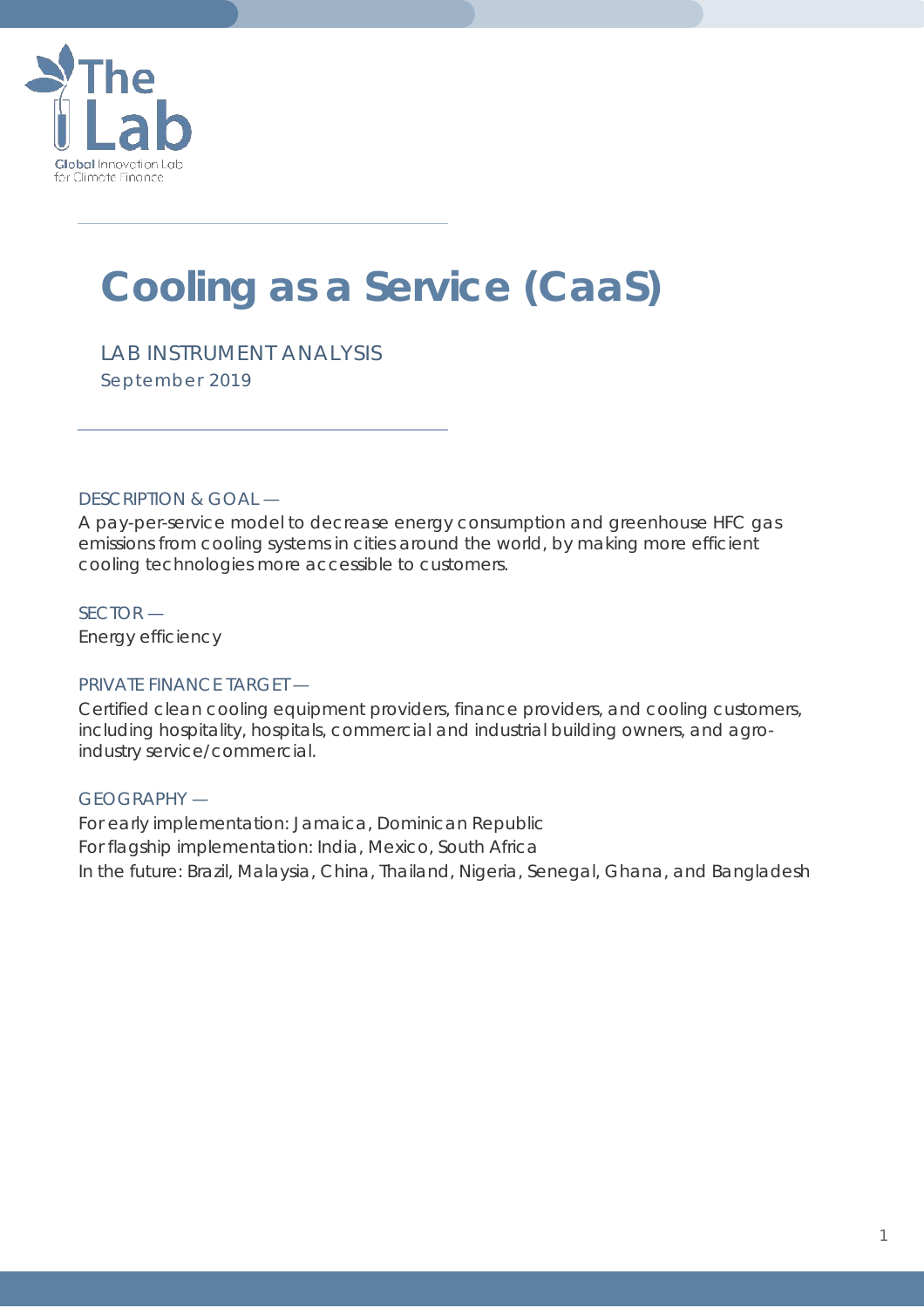The Lab identifies, develops, and launches sustainable finance instruments that can drive billions to a low-carbon economy. The 2019 Global Lab Cycle targets four specific sectors across mitigation and adaptation: blue carbon in marine & coastal ecosystems; sustainable agriculture for smallholders in West and Central Africa; sustainable energy access; and sustainable cities.

### AUTHORS AND ACKNOWLEDGEMENTS

The authors of this brief are Dario Abramskiehn and Morgan Richmond.

The authors would like to acknowledge the following professionals for their cooperation and valued contributions including the proponents Thomas Motmans, Carla Della Maggiora, Daniel Magallon (Basel Agency for Sustainable Energy) and Dan Hamza-Goodacre (Kigali Cooling Efficiency Program), the working group members James Falzon (EBRD), Peter Sweatman (Climate Strategy), Abyd Karmali (Bank of America Merrill Lynch), Steven Baillie (IFC), Richard Bontjer (Australia DFAT), Graeme Maidment (BEIS / London South Bank University), Alfred Helm (BEIS), Jonathan First (Development Bank of Southern Africa), JP Moscarella and Stacy Swann (Climate Finance Advisors), Greg Lowe (Aon), Eric Mackres (WRI), and Alexander Vasa (IDB). The authors would like to acknowledge the contribution of experts Jessica Brown (K-CEP), Shilpa Patel (K-CEP / ClimateWorks Foundation), Steve Shaw (Sierra Monitor), Clay Nesler (Johnson Controls), Christopher Tschamler (SUSI Partners), Justin Taylor (Kaer), Vivek Pandey and Devendra Gupta (Ecozen), Darshi Dhaliwal and Tiger Aster (TORO WATT), Alfredo Nicastro (MGM), Shu Kawasaki and Linda Miranda (Daikin), Torben Funder-Kristensen and Jonas Loholm Hamann (Danfoss), and Iain Campbell (RMI).

The authors would also like to thank Lab team members Maggie Young, Júlio Lubianco, Ben Broche, Elysha Davila, Valerio Micale, Angela Woodall, and Josh Wheeling, and for their continuous advice, support, comments, design, and internal review.

The Lab's 2019 programs have been funded by the Australian, Dutch, German, and UK governments, as well as Bloomberg Philanthropies, GIZ, the International Fund for Agricultural Development (IFAD), the Rockefeller Foundation, and the Shakti Sustainable Energy Foundation. [Climate Policy](https://climatepolicyinitiative.org/)  [Initiative](https://climatepolicyinitiative.org/) serves as Secretariat and analytical provider.

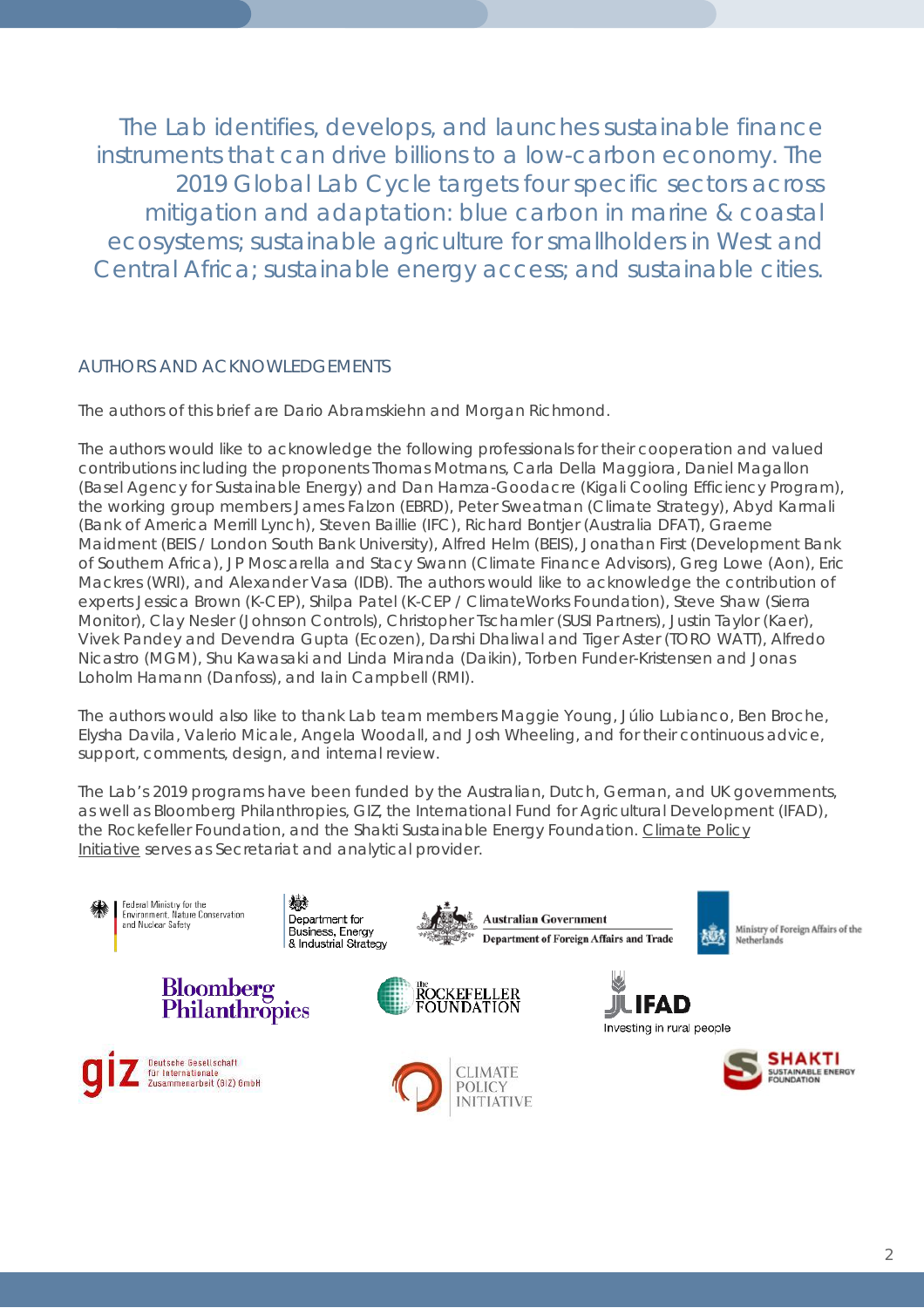## **1. CONTEXT**

*Cooling demand will triple by 2050, driving significant GHG emissions growth from conventional cooling due to high energy consumption as well as leakage of refrigerant gases that are thousands of times more potent than CO2.*

Limiting cooling emissions is critical to achieving global climate goals. Space cooling accounts for 10% of global electricity consumption and adds significant fugitive greenhouse gas (GHG) emissions of refrigerants used for cooling. Common refrigerants like hydrofluorocarbons (HFCs) have 200-20,000 times the global warming potential (GWP) of carbon dioxide  $(CO_2)$ . Further, global cooling demand is projected to triple by 2050 (IEA, 2018). However, phasing out HFC coolants in accordance with the Kigali Amendment has the potential to reduce warming by 0.4-0.5ºC through 2100 (K-CEP, 2019).

Improving the energy efficiency of cooling systems and shifting to cleaner refrigerants presents an opportunity to reduce energy use and GHG emissions in buildings and supply chains while delivering cost savings, improved air quality, comfort, and productivity. It is critical to align technology deployment with the Kigali Amendment to the Montreal Protocol (United Nations, 1987) which aims to phase down the use of high-GWP coolants (UNEP, 2016). Optimization of cooling equipment efficiency through improved monitoring and maintenance has the potential to save 30Gt of CO<sub>2</sub> by 2050, an amount equivalent to one year of emissions from 7000 coal-fired power plants (K-CEP, 2018).

Cooling has been highlighted by the UN Secretary-General as both a critical need for vulnerable populations and as a key opportunity for cleaner growth (UN News, 2019). However, deployment of clean cooling is limited by high upfront costs, uncertain returns from efficiency investments, and misaligned stakeholder incentives (UNEP, 2019). These barriers make it difficult for investors to evaluate the real costs and benefits of innovative technologies and affect the prioritization of these projects, which compete with other investment opportunities that present a better, or more familiar, risk-return profile for investors.

A servitization approach in which clean cooling is delivered as a service without upfront costs can help to address these barriers while creating long-term sustainable revenue streams for technology providers and potentially providing off-balance sheet equipment financing options for customers (UNEP, 2019).

## *CONCEPT*

## **2. INSTRUMENT MECHANICS**

*Cooling as a Service accelerates the deployment of clean cooling technology at scale in emerging markets by lowering the upfront costs and aligning incentives for effective operations and maintenance.*

#### $2.1$ INSTRUMENT GOAL

Cooling as a Service (CaaS) is a financial instrument that aims to align technology deployment with the Kigali Amendment to the Montreal Protocol and the Paris Agreement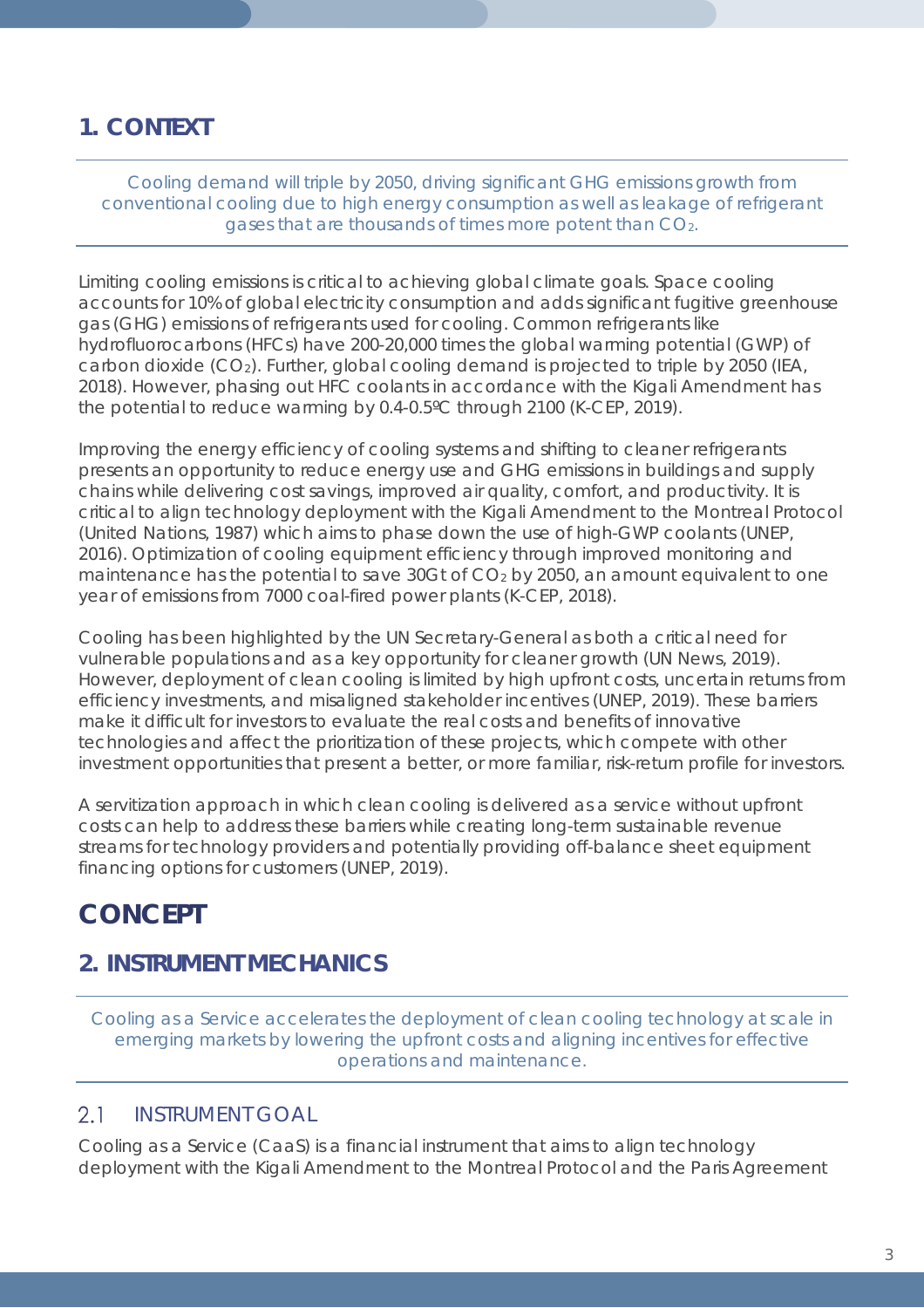through the phase-down and ultimate elimination of inefficient and high-global warming potential cooling technology. CaaS eliminates upfront investment in clean cooling technology for customers who instead pay per unit of cooling they consume – strengthening incentives for efficient consumption. The technology provider is incentivized to install and maintain the most efficient technology possible.

The servitization model is implemented through a standardized contract<sup>[1](#page-3-0)</sup> with a tailored solution for each customer. The payments per unit of cooling/refrigeration to the technology provider during the lifetime of the equipment more than cover the costs of installation, equipment, maintenance, electricity costs, while compensating for both risks and the time value of money.

The idea was proposed to the Lab by the Basel Agency for Sustainable Energy (BASE) and the Kigali Cooling Efficiency Program (K-CEP). BASE and K-CEP have partnered to provide resources and technical assistance through the Cooling as a Service Initiative (CaaS Initiative) which aims to mainstream the financial model in the market through:

- 1. Raising awareness about CaaS to technology providers, financial institutions and funds, clients, and policymakers;
- 2. Creation of a toolkit to support CaaS implementation including templates for financial modelling and pricing strategy, standardized CaaS contracts, and other resources;
- 3. Demonstration of the business model in key buildings around the world;
- 4. Knowledge-sharing and resources to accelerate CaaS uptake globally.

#### $2.2$ COOLING AS A SERVICE TRANSACTION

 $\overline{a}$ 

A CaaS transaction begins when a cooling system service provider signs an agreement with one or several customers. Under the contract, the provider (or a financier) owns the equipment and commits to maintenance, repairs, and utility bill payment<sup>[2](#page-3-1)</sup> – thereby taking on the performance risk of the cooling system. The provider then has significant incentives to achieve high-quality preventive maintenance, reduce corrective maintenance costs, and improve system energy efficiency. The technology provider is also incentivized to deploy systems that are modular so that components are reusable or recyclable at the end of the CaaS contract, to facilitate upgrades throughout the contract, and in case of customer default.

Customers do not pay an upfront cost for equipment and installation, but instead pay a fee per ton hour of refrigeration[3](#page-3-2) consumed – encompassing all equipment, operation, and maintenance costs and profit margins for the technology provider. Because this fee per unit of consumption is higher than what the customer would pay per unit of electricity with conventional cooling ownership models, the customer has a much stronger incentive to minimize their cooling consumption – thereby further lowering electricity consumption, costs, and GHG emissions.

<span id="page-3-0"></span><sup>1</sup> Contract terms and conditions are designed as a service agreement rather than a lease when feasible.

<span id="page-3-1"></span><sup>2</sup> Where regulatory or operating conditions limit the ability of the provider to directly pay the utility bill, different payment schemes may be deployed in which the customer pays the bill directly and the technology provider covers the full cost of electricity through a reimbursement.

<span id="page-3-2"></span><sup>3</sup> One-ton refrigeration is the amount of heat removed by an air conditioning system that would melt 1 ton (2000 lbs.) of ice in 24 hours.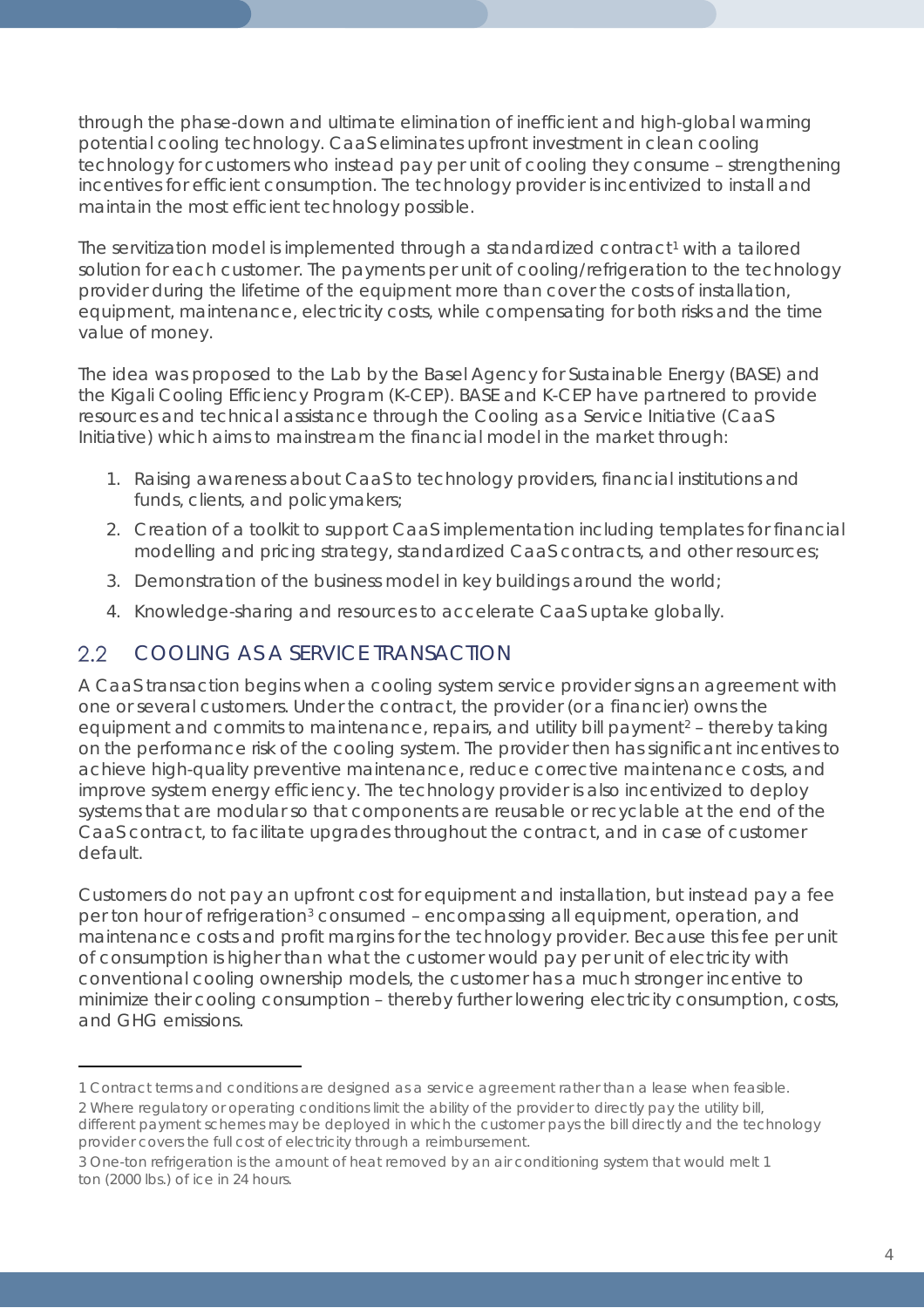#### 2.3 PROVIDER RECAPITALIZATION OPTIONS

The cooling technology provider is likely to require recapitalization, especially if the provider scales to multiple CaaS contracts. There are various methods of leveraging external finance and this assessment focuses primarily on an equipment sale-leaseback transaction with a single bank, which is modelled in *Section [5.1](#page-8-0)*. The team is exploring application of a saleleaseback recapitalization in several of the initial implementation projects described in further detail in Section 4. The team is also exploring recapitalization via the creation of a special purpose vehicle (SPV) owned by multiple investors, a transaction that is described in further detail in *Annex [8.7](#page-22-0)*.

In a sale-leaseback approach, a bank or financial institution purchases equipment and then leases it back to the cooling system service provider over a period of time no more than the CaaS contract period. This asset-backed transaction where an operating asset is leased to the technology provider for the duration of the contract is more secure for the finance provider. The contract between the provider and the customer is used as additional collateral. A payment guarantee, from an insurance company or as an investment from a fund, can exist to protect the equipment provider from customer payment default. At the end of the contract, equipment ownership returns to the technology provider.



*Figure 1. CaaS mechanics with sale-leaseback recapitalization*

#### $2.4$ TARGET COUNTRIES AND TECHNOLOGIES

CaaS is flexible and can be implemented in many different regions, particularly as cooling demands increase due to climate change and as imperatives to reduce electricity consumption and fugitive emissions grow. Lab analysis established four categories of market criteria to determine optimal regions for the deployment of the Cooling as a Service model:

- International engagement Status of country as a signatory to the Kigali Amendment and country selection of Nationally Determined Contribution sub-sectors relevant to clean cooling;
- Domestic planning Presence of country-led HFC Phase-out Management Plan and National Cooling Plan;
- Price and impact Average electricity price and grid emissions factor by country;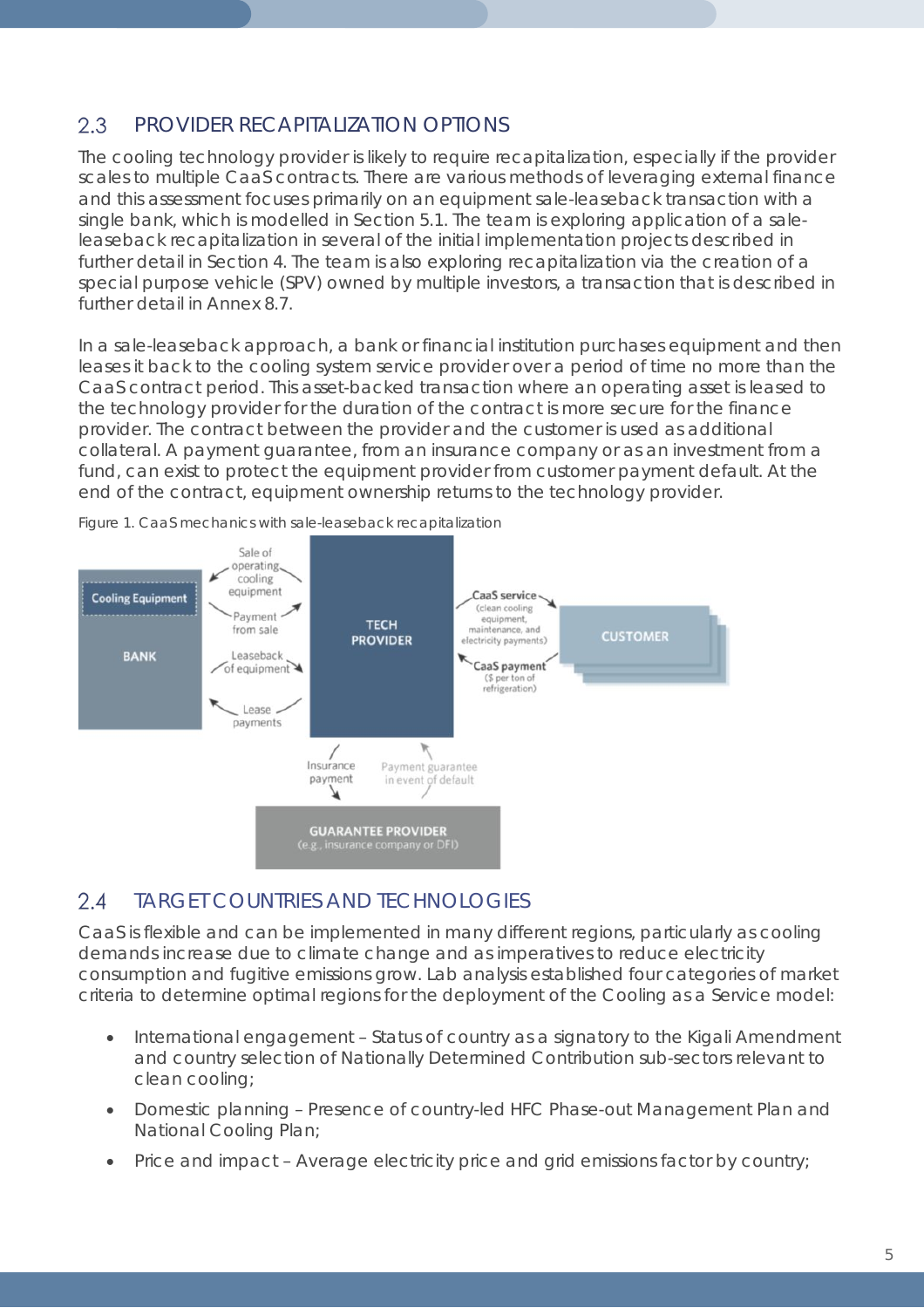• Cooling supply and demand – Presence of cooling manufacturers in-country, average cooling degree days, and air conditioning demand.

From these market criteria we developed a ranking of deployment potential for CaaS.[4](#page-5-0) This analysis is not determinative, but is instead intended to serve as one input to determination of viable countries for implementation of CaaS. The top 10 countries as assessed by this market criteria analysis, are: Mexico, Brazil, Malaysia, China, Thailand, Nigeria, South Africa, Senegal, Ghana, and Bangladesh.



*Figure 2. Country analysis for CaaS deployment*

CaaS initially targets the air conditioning and refrigeration segments but aims to expand to cold chains as well. Through refrigeration and cold chain applications CaaS will reduce additional energy consumption and combat food waste and improve health outcomes.

## **3. INNOVATION**

*Cooling as a Service supports servitization in emerging markets, aligning incentives for clean cooling technology deployment, efficient maintenance, and optimized consumption.* 

### $3.1$ BARRIERS ADDRESSED: CAAS REDUCES BARRIERS TO CLEAN COOLING FINANCING AND DEPLOYMENT

The major barriers to financing and deploying clean cooling technologies at scale are the upfront costs of equipment and installation, perceived technology risks associated with new and innovative clean cooling equipment, and poor stakeholder incentives to pursue efficiency. The first two can prevent customers from realizing the operational savings of efficient equipment. The third barrier exists when technology providers are not incentivized to maintain equipment to its most efficient standard and when customers are not incentivized as strongly to consume less electricity.

CaaS presents key solutions to these barriers to deployment and financing of clean cooling:

• Structured payments over a multi-year period eliminate the upfront cost associated with the purchase and installation of clean cooling equipment.

<span id="page-5-0"></span> $\overline{a}$ <sup>4</sup> See *Annex 8.2* for details.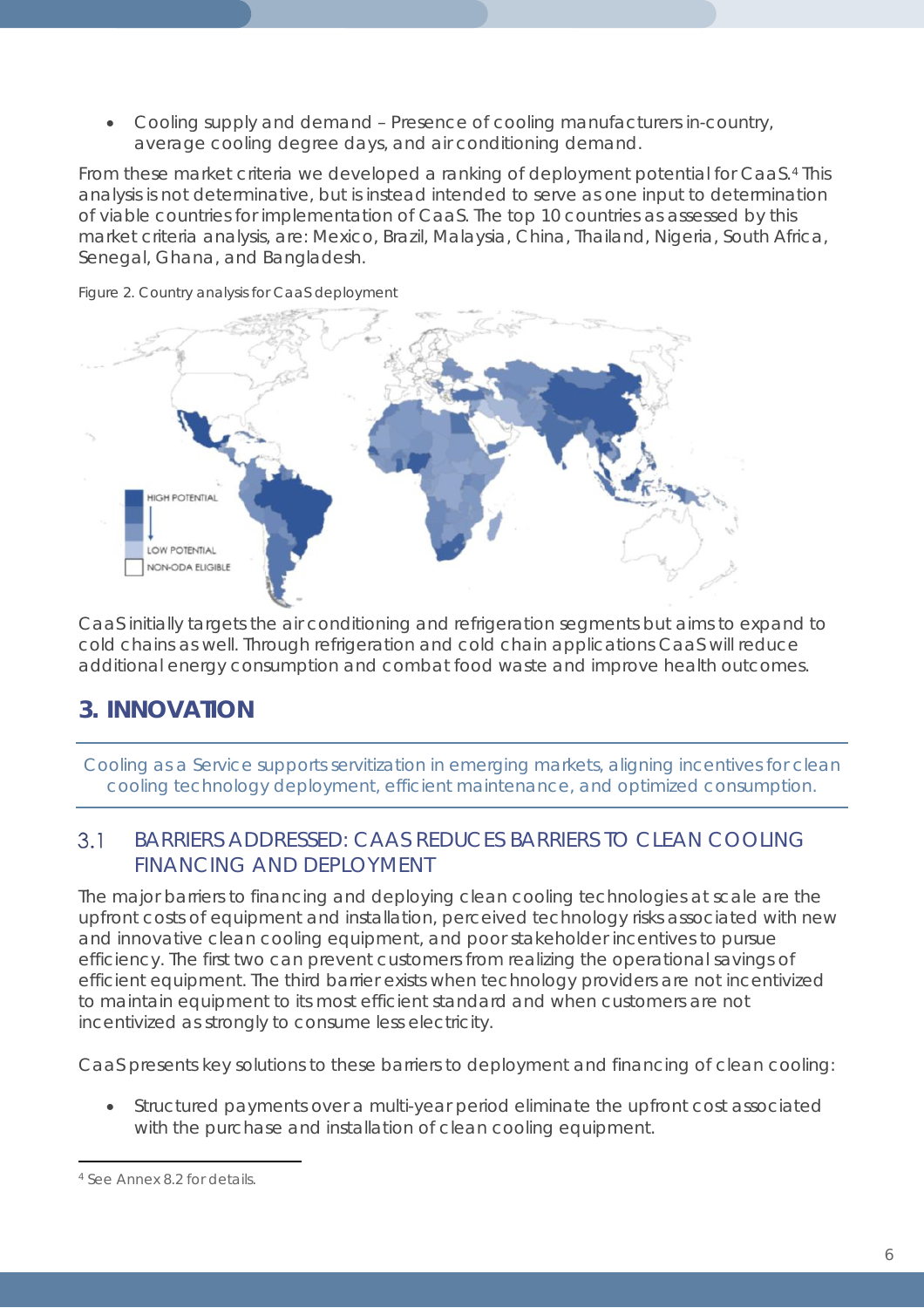- Technology providers take on performance risks as they own the equipment, pay the electricity bill, are responsible for maintenance, and thus have strong incentives to deploy the most efficient technology and maintain it as effectively as possible.
- Usage payments for the customer send a strong price signal to reduce cooling consumption.

### $3.2$ INNOVATION: UNIQUELY DESIGNED TO COLLECT BEST PRACTICES AND BRING TOGETHER IMPLEMENTATION PARTNERS ACROSS MARKETS AND SECTORS

In our analysis of CaaS's market position, the team explored more than twenty-five comparable instruments, fund structures, and financing mechanisms. We have found that the instrument is uniquely focused on the deployment of clean cooling in both the commercial-industrial sector and the cold chain sector in global emerging economies. The instrument is also uniquely focused on driving the development of standardized tools, demonstrating the model in flagship buildings, and managing an alliance to institutionalize the model.

Similar instruments, including Energy Service Companies (ESCOs), servitization in air conditioning, and district cooling, are all instructive for application of CaaS, but all present marked differences in scope and mechanism involved.

| <b>Instrument</b>                          | <b>Description</b>                                                                                                                                                                                                                                                  | <b>Differentiation from CaaS</b>                                                                                                                                                                                                                                                                                   |
|--------------------------------------------|---------------------------------------------------------------------------------------------------------------------------------------------------------------------------------------------------------------------------------------------------------------------|--------------------------------------------------------------------------------------------------------------------------------------------------------------------------------------------------------------------------------------------------------------------------------------------------------------------|
| <b>Energy Service</b><br>Company<br>(ESCO) | A mechanism to improve building<br>cooling efficiency through an array<br>of energy-saving solutions including<br>retrofitting, energy conservation,<br>power generation, and risk<br>management.                                                                   | ESCO payments are dependent on<br>energy savings while a CaaS payment is<br>agreed in advance as a function of<br>actual usage.                                                                                                                                                                                    |
| Air conditioning<br>as a service           | A model offered by Kaer Air, based<br>in Singapore. Under this model, the<br>building owner specifies a required<br>temperature for indoor<br>environment and all aspects of<br>design, installation, and<br>maintenance are delegated to a<br>provider of service. | Air conditioning as a service is provider-<br>specific to one company and focused<br>exclusively on developed markets in<br>Southeast Asia, without the use of<br>recapitalization including sale-leaseback<br>or establishment of an SPV and is not<br>applied to other cooling sectors such as<br>refrigeration. |
| District cooling                           | An urban utility service where a<br>centralized production of chilled<br>water is piped to commercial<br>buildings for air-conditioning.                                                                                                                            | District cooling is focused on the<br>aggregation of demand in large-scale<br>systems while CaaS can be applied<br>without aggregation to a single customer<br>and the payment is structured as a usage<br>fee per ton of refrigeration.                                                                           |

A full table of the most relevant comparable instruments examined in this analysis is in *Annex [8.1](#page-15-0)*.

### $3.3$ CHALLENGES TO INSTRUMENT SUCCESS

There are several challenges facing CaaS, however, they are mitigated and managed through a number of design and implementation approaches.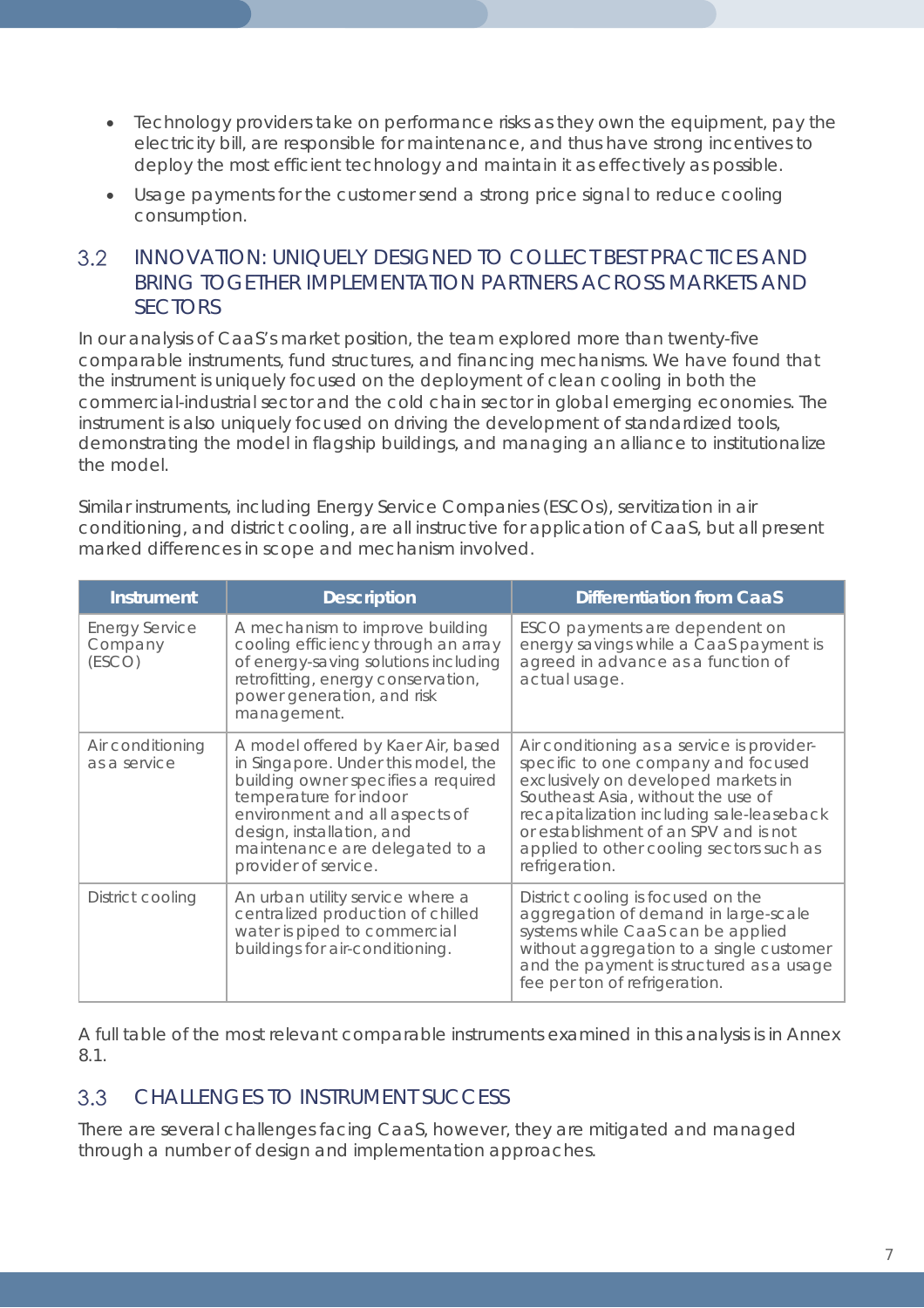| <b>Potential Challenge</b>                                                                                          | <b>Management Strategy</b>                                                                                                                                                                                                                                                     |
|---------------------------------------------------------------------------------------------------------------------|--------------------------------------------------------------------------------------------------------------------------------------------------------------------------------------------------------------------------------------------------------------------------------|
| Sourcing capable<br>implementation partners                                                                         | CaaS Initiative <sup>5</sup> will provide presentation materials explaining<br>benefits of the business model for customers, technology providers,<br>and finance providers. It will grow a network of capable CaaS<br>implementation partners in different markets over time. |
| Changes to traditional<br>cooling business operations                                                               | CaaS Initiative will provide resources to aid implementation partners<br>in the setup of new operations including, standardized financial<br>models, structuring guidance, template contracts, and an ongoing<br>knowledge management platform supporting implementation.      |
| Markets with difficult<br>enabling environments (e.g.,<br>low capital availability, high<br>customer default rates) | Guarantee funds insuring technology provider repayment will be<br>used in certain markets for early implementation, to demonstrate<br>the efficacy and reliability of the business model.                                                                                      |

Proponents require capable implementation partners to implement the business model, which will involve the sustained engagement of a variety of stakeholders including technology providers, cooling customers, and financiers. Commitment by governments and policymakers to support the business model can also help it to scale. Innovative business models also require changes in traditional business operations including how owners think about cashflows and payment structures. To facilitate the introduction and mainstreaming of this business model, the implementation of demonstration projects in a variety of environments will be critical to success.

## *MARKET TEST AND BEYOND*

*Proponents have advanced implementation of the Cooling as a Service model in various geographies. Initial operation is being explored in the Dominican Republic, Jamaica, India, South Africa, and Mexico.*

## <span id="page-7-0"></span>**4. IMPLEMENTATION PATHWAY AND REPLICATION**

CaaS proponents, BASE and K-CEP, have made significant progress towards initial implementation of Cooling as a Service in two countries: the Dominican Republic and Jamaica. The proponents are also pursuing larger flagship projects in South Africa, India, and Mexico. Proponents expect to seek US\$ 10 million of investment and guarantees covering up to 50% of the invested amount or US\$ 5 million to support the flagship implementation. Once implemented in flagship countries, the pathway will be smoother for further implementation with lower risks

In both initial and flagship implementations, the CaaS Initiative will provide technical assistance resources for promoting the model to providers and customers, and will support implementation by providing standardized contracts, financial analysis tools, suggested financial structures, and other resources. CaaS proponents are currently laying the groundwork for potential implementation in a number of geographies.

<span id="page-7-1"></span> $\overline{a}$ <sup>5</sup> See *Section [4](#page-7-0)* and *Annex [8.11](#page-26-0)* for details.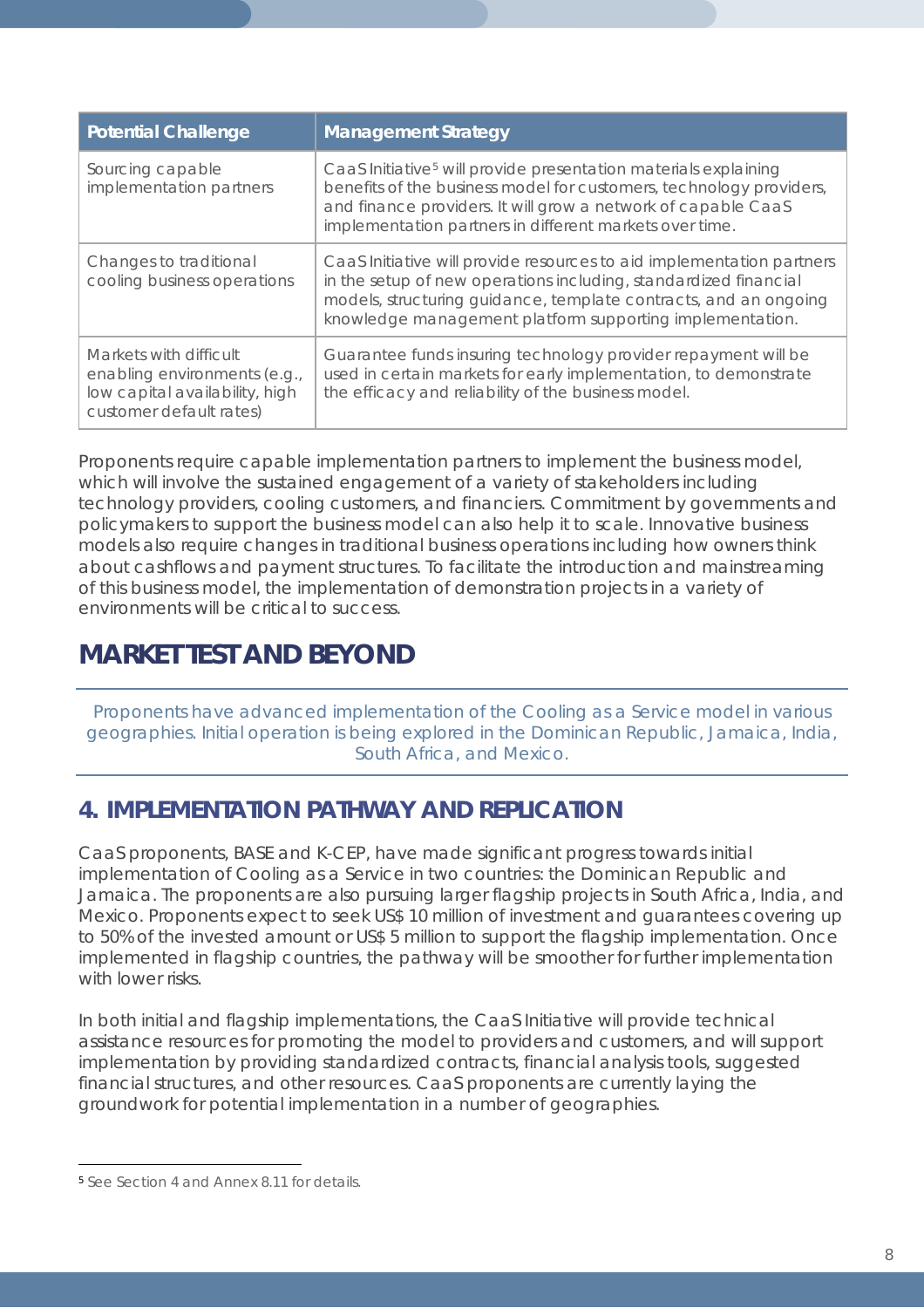- Dominican Republic Proponents are working with a global technology provider, have developed a CaaS contract to fit the country requirements, and have been engaging potential customers in the hospitality industry there.
- India CaaS holds promise both in the industrial and commercial building cooling sector, and in other cooling-reliant sectors, including stationary refrigeration and mobile cold-chain technology for agriculture. In India, the proponents are providing technical support to an energy service company (ESCO) to offer and close a CaaS deal with a private hospital in Delhi.
- Jamaica The team is working with an investment fund interested in structuring an SPV to recapitalize potential CaaS contracts. The team is also engaging local technology providers who would serve as implementing partners.
- Mexico The team is working with a global technology provider and a global real estate manager to investigate possible implementation of Cooling as a Service in a major building. These engagements hold potential as flagship early implementation projects to test and promote CaaS in several large implementations spread over discrete markets around the world.
- South Africa The team is working with a refrigeration company focused on lowglobal warming potential trans-critical CO<sub>2</sub> refrigeration and is in discussion with investors towards payment guarantees and potential co-investment.

CaaS implementation will require coordinated action on the part of the cooling user, the technology provider, and the finance provider in all stages of the transaction: preparation, financing, transaction contracting, and operation and close. The proponents aim to pilot three projects by the end of 2020 – a two-year implementation period from initiation to beginning of CaaS transaction. As CaaS transactions become widespread and standardized, the expectation is that this implementation timeframe from selection of a provider and customer to finalization of a term sheet, sale agreement, and installation and operation of equipment will decline.

Key milestones include the selection of a provider and customer to engage in a Cooling as a Service contract, development and tailoring of tools and service pricing to support the transaction, development of a term sheet and sale agreement, installation and operationalization of the equipment, and end of contract returns of ownership to the technology provider. A diagram outlining the high-level stages of the Cooling as a Service transaction, key steps and milestones for each actor in the transaction (technology provider, cooling customer, finance provider, and CaaS Initiative actors), and a list of toolkits needed at various points in the transaction is included in *Annex [8.11](#page-26-0)*.

## **5. IMPACT**

<span id="page-8-0"></span>*CaaS saves up to 23% of cooling costs for customers and reduces emissions from electricity use and coolant leakage by up to 49%, while providing significant profits for both technology and finance providers. It can also reduce food waste and increase resilience of agricultural value-chains when applied to refrigeration and cold chains.*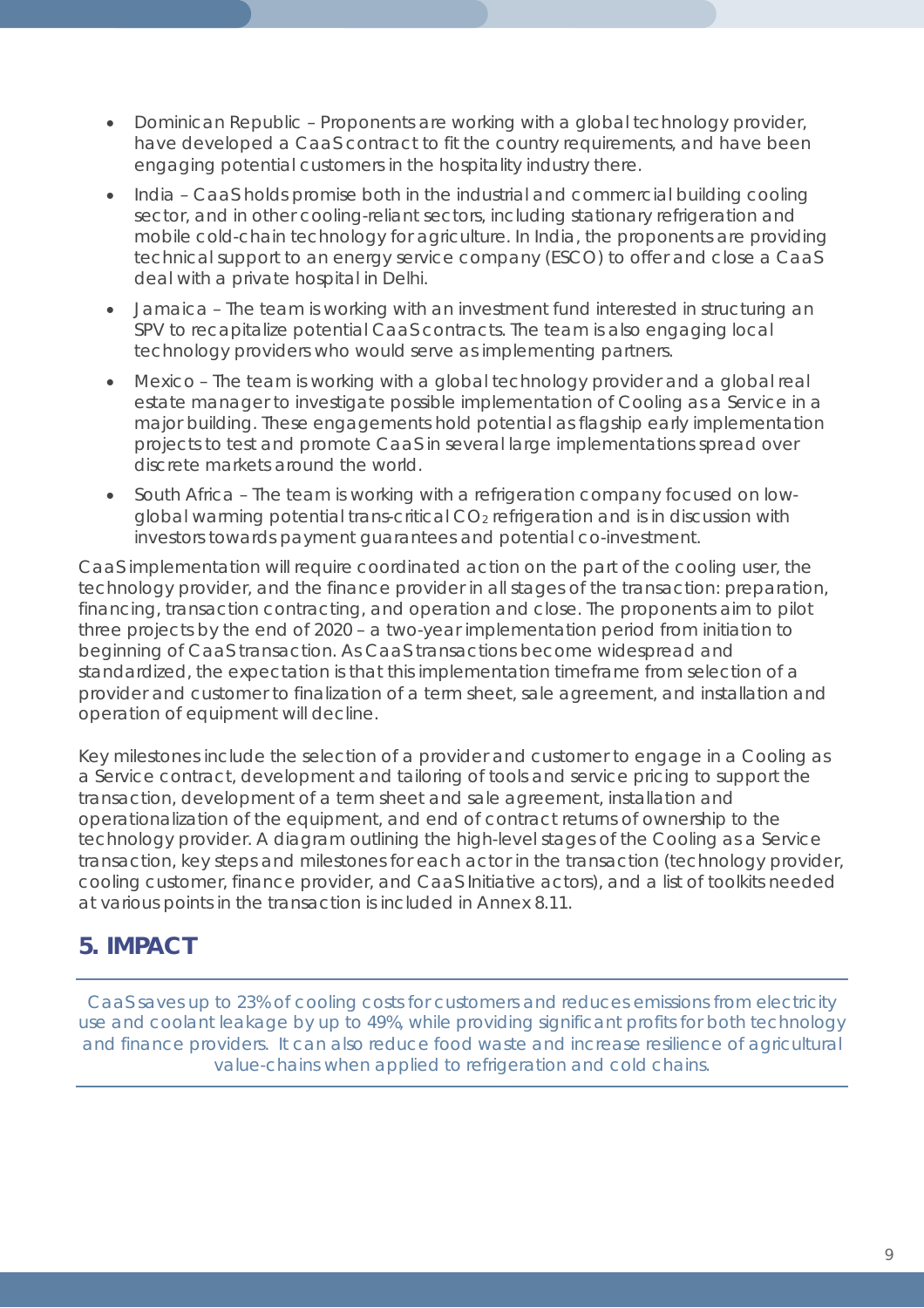### $5.1$ QUANTITATIVE MODELING

Lab Secretariat modeling has compared implementation of clean cooling systems via CaaS against low-, medium-, and high- efficiency systems in several countries.<sup>[6](#page-9-0)</sup> The model considers five possible scenarios<sup>[7](#page-9-1)</sup> for purchase of a chiller system in a commercial or industrial space. The results presented in this section reflect outputs from Mexico because it is a target country for flagship implementation of CaaS and because its electricity prices and grid emissions factor are relatively representative of target countries evaluated.

**CaaS saves 16-23% for cooling customers** in Mexico<sup>[8](#page-9-2)</sup> over the course of the contract, compared to operation of a low-efficiency legacy system and purchase of a mediumefficiency system. CaaS would be US\$ 1.4 million (16%) cheaper in discounted lifetime costs than purchasing a medium-efficiency system and US\$ 2.1 million (23%) cheaper in discounted lifetime costs than operating a 10-year old low-efficiency system, in spite of the existing system having no equipment cost. CaaS saves money in part because electricity use is the majority of total cost in all scenarios, and thus energy efficiency gains contribute to significant savings. Lower lifetime operating costs from regular preventative and corrective maintenance and higher-quality equipment also contribute to lowering total cost.



*Figure 3. Cumulative discounted customer spending for a 1200 TR chiller system*

CaaS expands the clean cooling market and revenue stream for technology providers and **produces 18-28% more profit** than provision of maintenance to a low-efficiency legacy system or upfront sale of a medium-efficiency system. CaaS provides US\$ 99k (18%) more cumulative discounted profit than the purchase of a medium-efficiency system and US\$ 142k (28%) more cumulative discounted profit than the provision of maintenance for a legacy low-efficiency system. CaaS also locks a stream of maintenance revenue that might otherwise be uncertain or flow to a third-party provider, while expanding the market for highefficiency cooling equipment that might otherwise by cost-prohibitive.

 $\overline{a}$ 

<span id="page-9-0"></span><sup>6</sup> See Annex 8.9 for complete results.

<span id="page-9-1"></span><sup>&</sup>lt;sup>7</sup> See Annex [8.4](#page-20-0) for additional details.

<span id="page-9-2"></span><sup>8</sup> Using an electricity price of US\$ 0.1533/kWh. See *Annex 8.8.4* for additional detailed model inputs.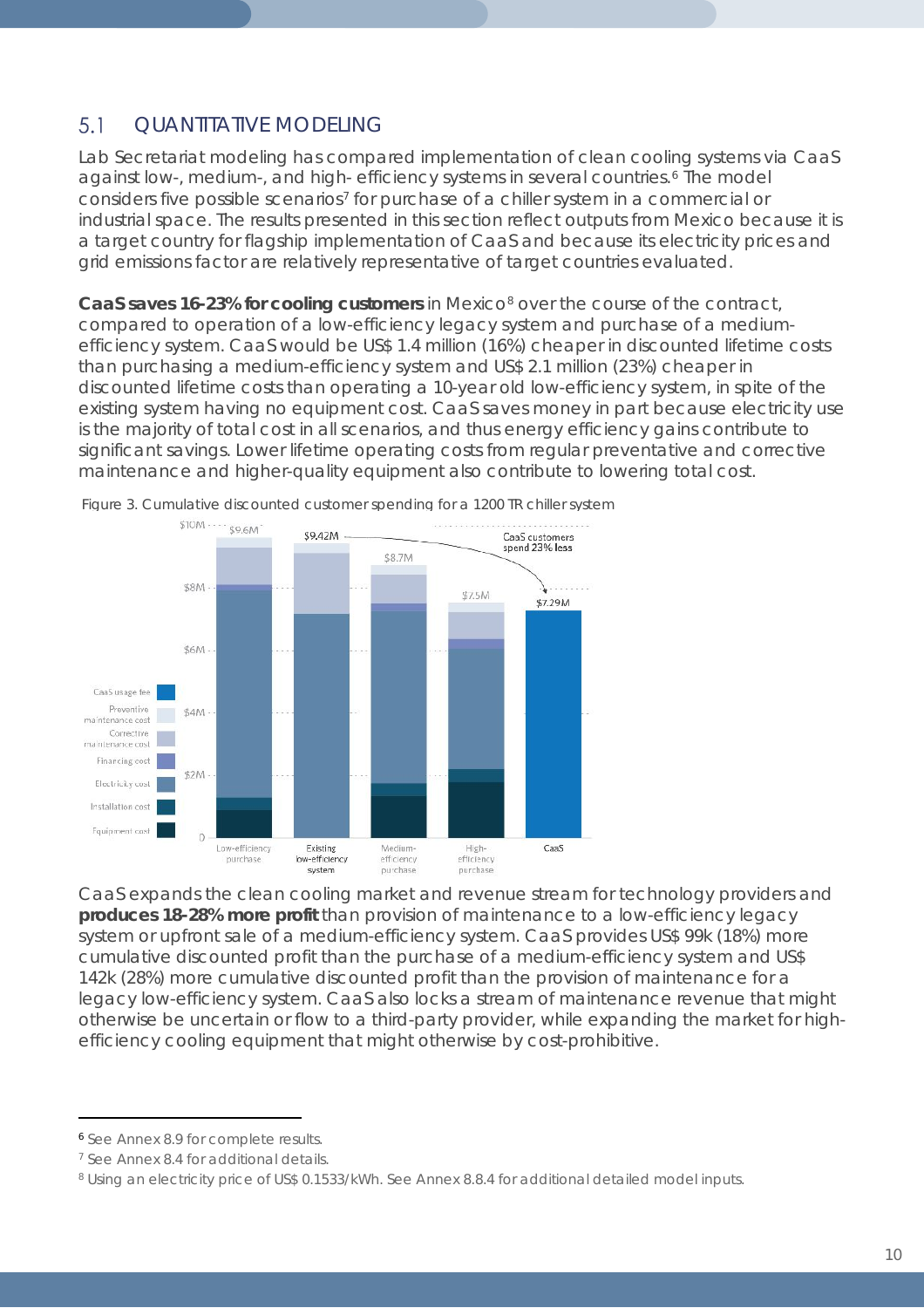

*Figure 4. Cumulative discounted profit for technology providers for a 1200 TR chiller system in Mexico*

**For finance partners, CaaS provides stable profit streams backed by the long-term service contract between the technology provider and the customer.** A sale-leaseback deal under a CaaS instrument provides US\$ 20k (26%) more cumulative discounted profit than traditional loan financing for a customer paying upfront for a medium-efficiency cooling system. Under the operation of an existing legacy low-efficiency cooling system, the customer does not require any financing, so scenario 2 illustrates a lack of finance provider involvement in this instance.





#### 5.2 ENVIRONMENTAL AND SOCIAL IMPACT

**CaaS mobilizes capital for investment in high-efficiency cooling systems, incentivizes quality preventive maintenance to reduce future corrective maintenance costs and ensure high efficiency energy consumption, and leads to selection of low-GWP coolant use systems**. In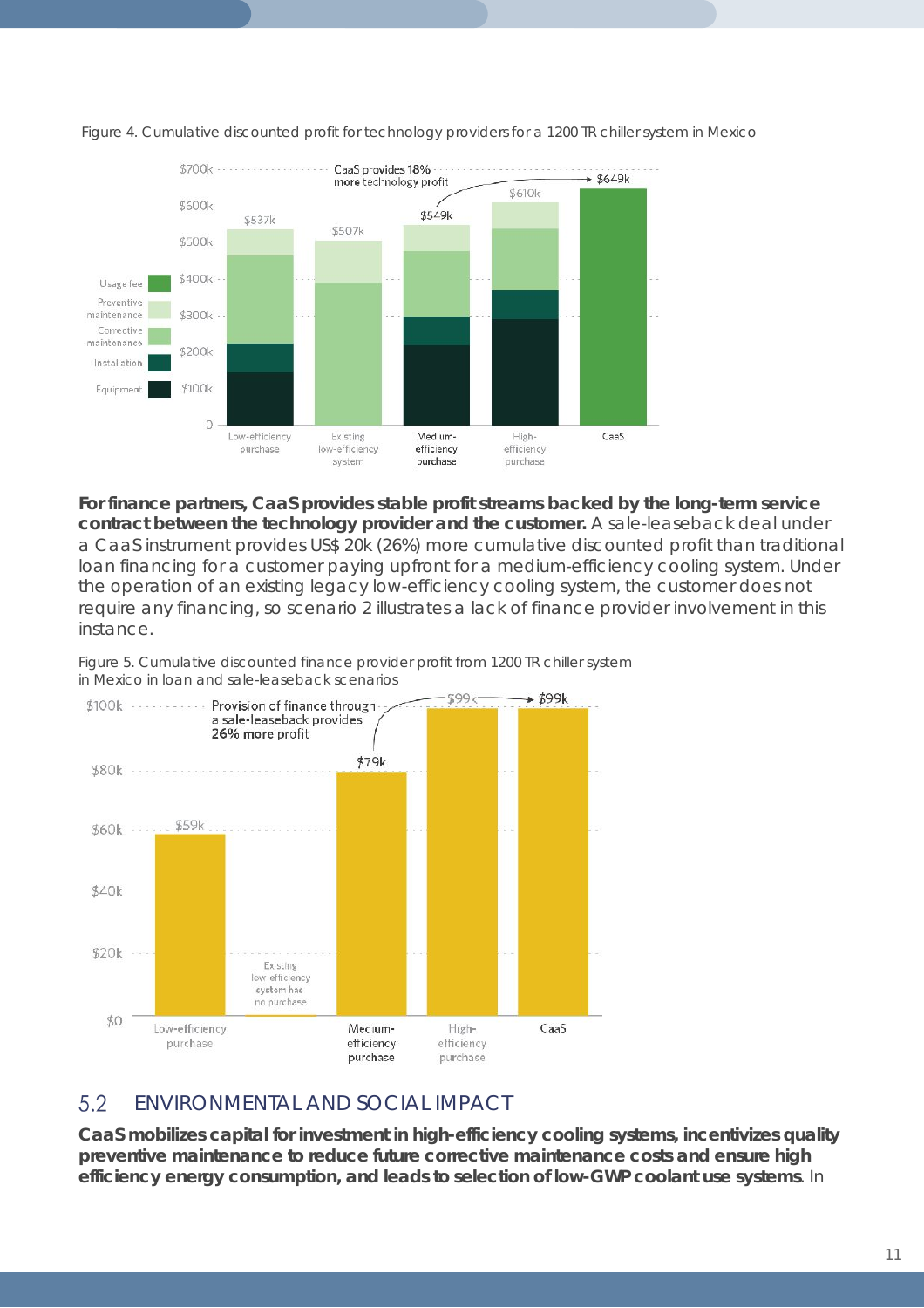Mexico, installation and operation for seven years of a single high-efficiency chiller through CaaS yields an 8,663  $tCO<sub>2</sub>e$  reduction from upfront purchase and operation of a mediumefficiency unit and a  $17,909$  tCO<sub>2</sub>e reduction from operation of a legacy low-efficiency unit over the same period. The reduction in  $tCO<sub>2</sub>e$  attributable to a shift from scenario 2 to CaaS is equivalent to 1,945 homes' energy use for one year.



*Figure 6. Cumulative emissions from 7-year operation of 1200 TR chiller system in Mexico (tCO2e)*

Application of the CaaS model presents significant opportunities for benefits in climate adaptation to increasing global average temperatures. The IPCC cites an estimate that suggests that global labor productivity will be reduced during the hottest months to 60% of present productivity by 2100 under the business-as-usual RCP 8.5 scenario (IPCC, 2018). CaaS aims to support adaptation to extreme heat in commercial buildings by financing highefficiency cooling, which in turn has less effect on continued emissions that lead to additional temperature increase.

The CaaS model is also applicable in the refrigeration and cold-chain sector particularly in developing countries where food waste due to insufficient cold storage is common. The FAO estimates that approximately 25% of total food waste in developing countries could be eliminated by adopting the same level of refrigeration equipment available in developed economies (FAO, 2016). Increased temperatures associated with climate change will also affect food storage capacity and will lead to increased harvest losses, increased food waste, and adverse health outcomes. A financing mechanism to reduce upfront cost barriers to cooling for the agriculture sector could have enormous adaptation benefits for smallholder farmers and the agriculture value-chain.<sup>[9](#page-11-0)</sup>

#### 5.3 PRIVATE FINANCE MOBILIZATION AND REPLICATION POTENTIAL

Mexico is one of many markets around the world poised for growth in cooling demand. The total space cooling capacity of air conditioning equipment in the commercial sector in Mexico is approximately 79 GW in 2019 and is projected to grow more than 100% by 2030 and 268% by 2050 (IEA, 2018).

<span id="page-11-0"></span> $\overline{a}$ <sup>9</sup> Global technology provider interview.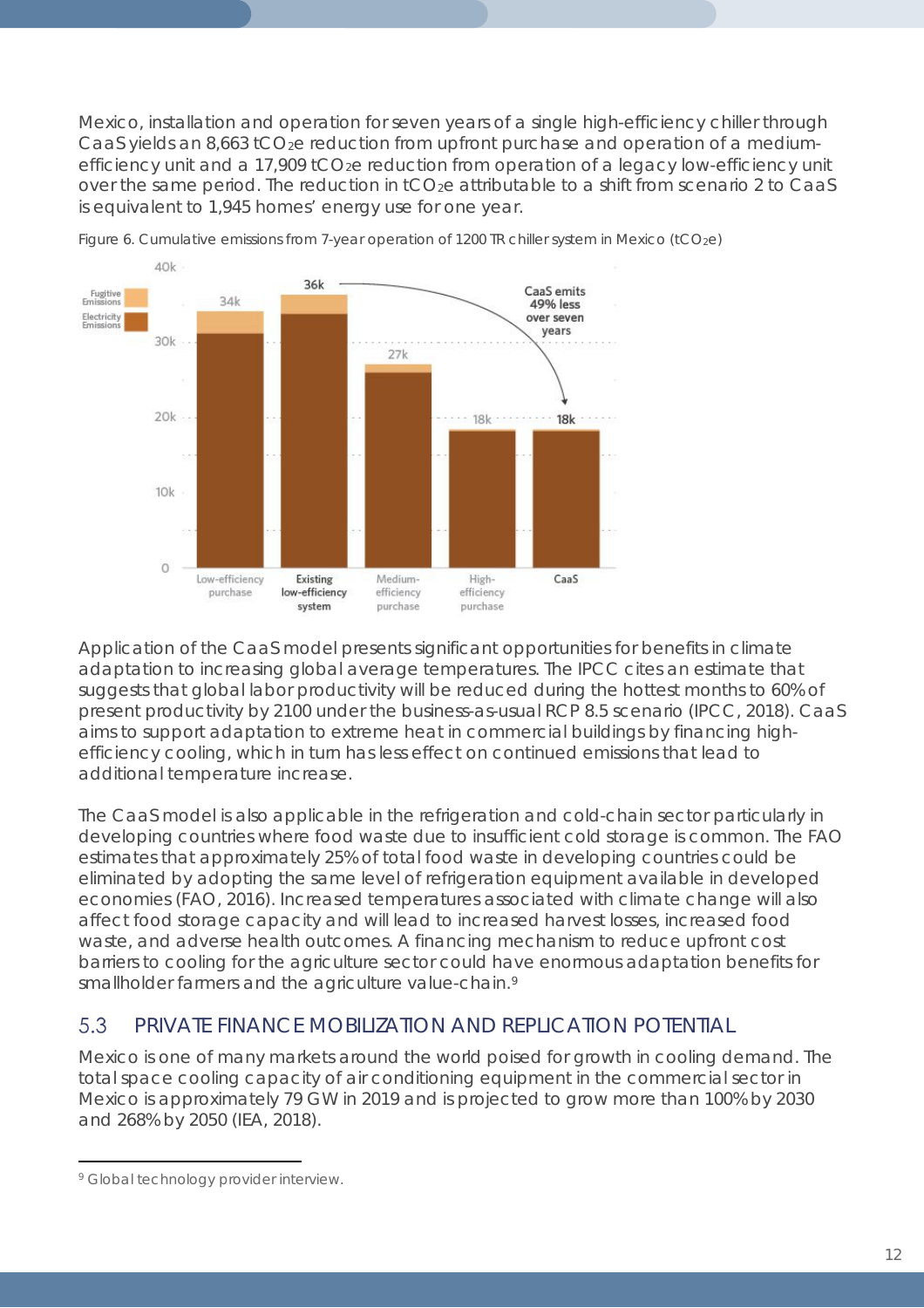Implementation of CaaS for a flagship system would require roughly US\$ 2.2 million of initial bank investment to cover equipment and installation costs.[10](#page-12-0) Given significant improvements in financial outcomes under CaaS for customers, technology providers, and finance providers, the move towards servitization could happen very quickly. One technology provider interviewed, suggested that up to 30% of future installations in Mexico could be driven by servitization solutions.

In a more conservative estimate of CaaS operating in 10% of the total commercial space cooling capacity in Mexico by 2030, it would represent **more than US\$ 14 billion in assets being financed and operated through CaaS** and could conservatively represent a more than 49% GHG emissions savings versus existing low-efficiency cooling and more than 31% GHGs savings versus medium-efficiency cooling.[11](#page-12-1)

In other emerging economies, the commercial cooling market is also expected to grow very rapidly. Commercial space cooling capacity outside the US and EU will grow more than 55% between 2019 and 2030, and more than 150% by 2050. If the benefits of CaaS implementation in Mexico and elsewhere are communicated effectively and the tools for its implementation are disseminated widely to partners, the CaaS business model could grow to capture a meaningful fraction of the global commercial cooling market in developing and developed countries alike.

As a point of reference, CaaS financing and operating 2% of the total non-US/EU commercial cooling capacity by 2030, would represent more than **US\$ 88 billion** in total lowefficiency cooling assets displaced. More broadly, the global air conditioning market as a whole is poised to grow to \$230 billion every year between now and 2050.

When scaled beyond strictly commercial air conditioning technology to refrigeration and cold chains, CaaS has the potential for far greater scale. In both air conditioning and other technology sectors, CaaS overcomes the most important barriers to investment in clean and efficient cooling, namely the upfront cost and performance risk for the client. It provides opportunities for businesses to demonstrate their increased focus on environmental and sustainability concerns and the promotion of the circular economy. And CaaS is based on a partnership approach in which different entities collaborate in the long-term to improve competitiveness, efficiency, and sustainability.

## **6. KEY LAB TAKEAWAYS**

#### $6.1$ 2019 LAB FOCUS SECTOR: SUSTAINABLE CITIES

The Sustainable Cities stream of the Lab's 2019 program strives to mobilize private capital at scale for climate solutions in cities. Cooling is a critical component of cities and a significant source of energy consumption and emissions. Demand for cooling will continue to grow as climate change persists. CaaS can be a critical strategy for mobilizing private finance for clean cooling in cities. Though pilots may include rural and peri-urban customers, particularly for refrigeration, growth in the addressable global commercial cooling market will be

 $\overline{a}$ <sup>10</sup> Based on 1200 TR system. See model details in *Annex [8.8.4](#page-23-0)*.

<span id="page-12-1"></span><span id="page-12-0"></span><sup>11</sup> This is true even assuming no further technology advances for efficient cooling equipment, and without considering greater rates of fugitive refrigerant emissions at end-of-life from non-CaaS equipment.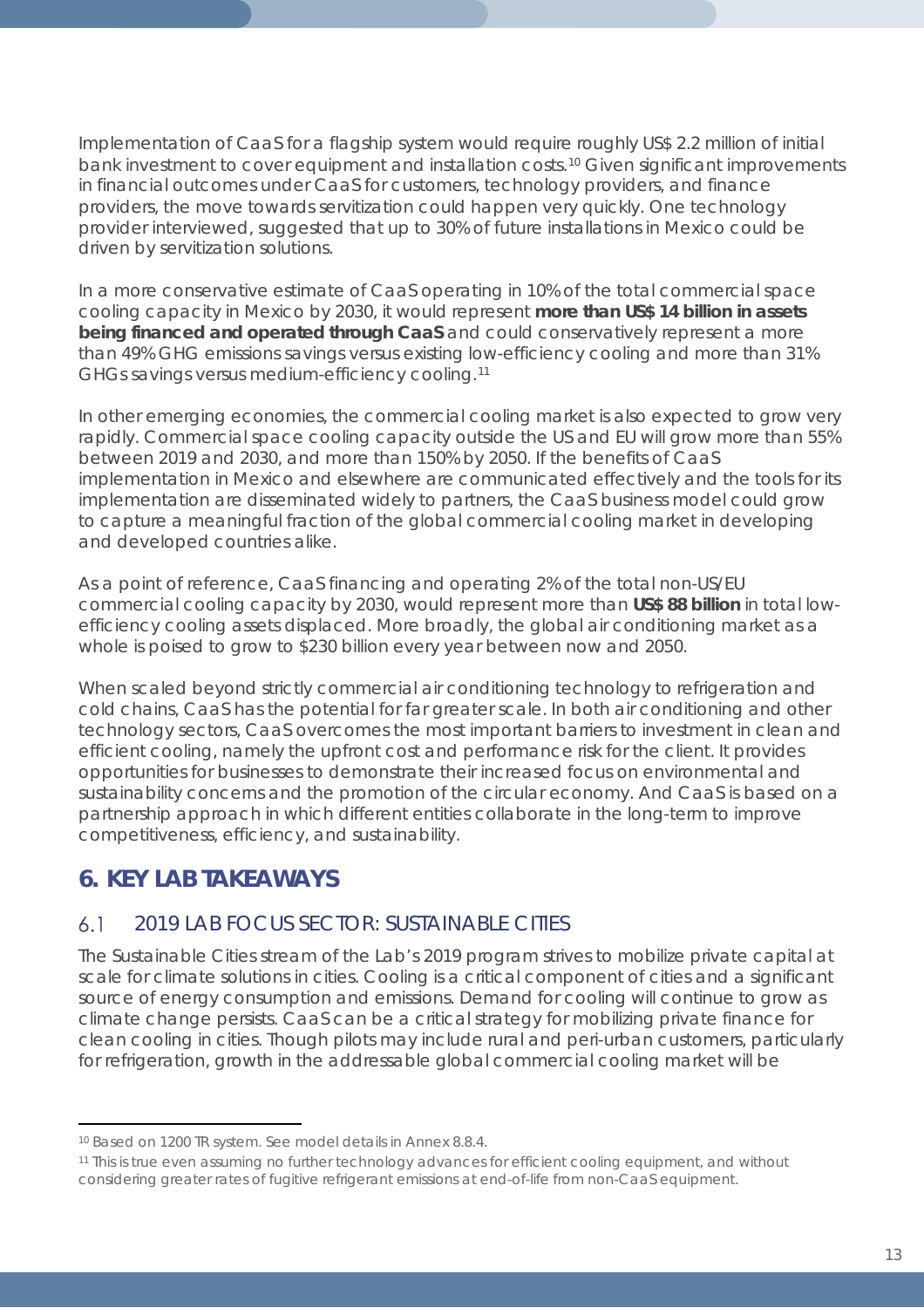disproportionately in cities, and the CaaS business model will be important to meeting this need.

**The CaaS model can be scaled to other sub-sectors like refrigeration** which will be critical to reducing energy consumption in future cities and to improving food access, waste reduction, and water conservation which are particularly critical to sustainable cities. In the agricultural sector, CaaS has significant potential to support the climate adaptation efforts of smallholder farmers and the agriculture value-chain at large when applied to cooling harvested and transported food. CaaS can support achievement of Sustainable Development Goal (SDG) 11 (sustainable cities and communities) and can also contribute to SDGs 2 (zero hunger), 12 (responsible consumption and production), and 13 (climate action).

#### $6.2$ LAB ENDORSEMENT CRITERIA

 $\overline{a}$ 

Cooling as a Service meets the Lab criteria in the following ways.

**Innovation:** Cooling as a Service is an innovative approach to financing and deploying energy-efficient and low-GWP clean cooling technology at scale in emerging economies. Structured CaaS usage payments over a multi-year period eliminate the upfront cost associated with high-efficiency equipment and the servitization model where the technology provider maintains ownership<sup>[12](#page-13-0)</sup> of the equipment incentivizes quality maintenances and installation of the most efficient equipment to reduce operational costs.

**Financial sustainability:** CaaS is designed to be a financially sustainable fully-commercial solution via cost savings from installation and operation of highly efficient cooling equipment. It has relatively low reliance on concessional capital as some cooling servitization models are commercially viable today in developed markets. Where concessional capital is needed to support expansion to countries with less stable and established capital markets and emerging technology providers, the CaaS Initiative will support the establishment of payment guarantees for CaaS transactions.

**Actionability**: CaaS is actionable today. Proponents have efforts underway in Jamaica, the Dominican Republic, Mexico, South Africa, and India to implement CaaS in various sectors. Jamaica and the Dominican Republic will be smaller-scale efforts to implement the CaaS model, while in Mexico, South Africa, and India, the CaaS Initiative will aim to establish flagship projects to demonstrate the CaaS model at scale in diverse geographies and sectors.

**Catalytic potential**: CaaS has significant catalytic potential. Even capturing a fraction of the commercial space cooling capacity in emerging economies by 2030, it could transition more than US\$ 88 billion of assets and reduce their emissions by more than 49% versus lowefficiency cooling.

<span id="page-13-0"></span><sup>&</sup>lt;sup>12</sup> The technology provider may instead maintain responsibility for the equipment in the case of financier ownership.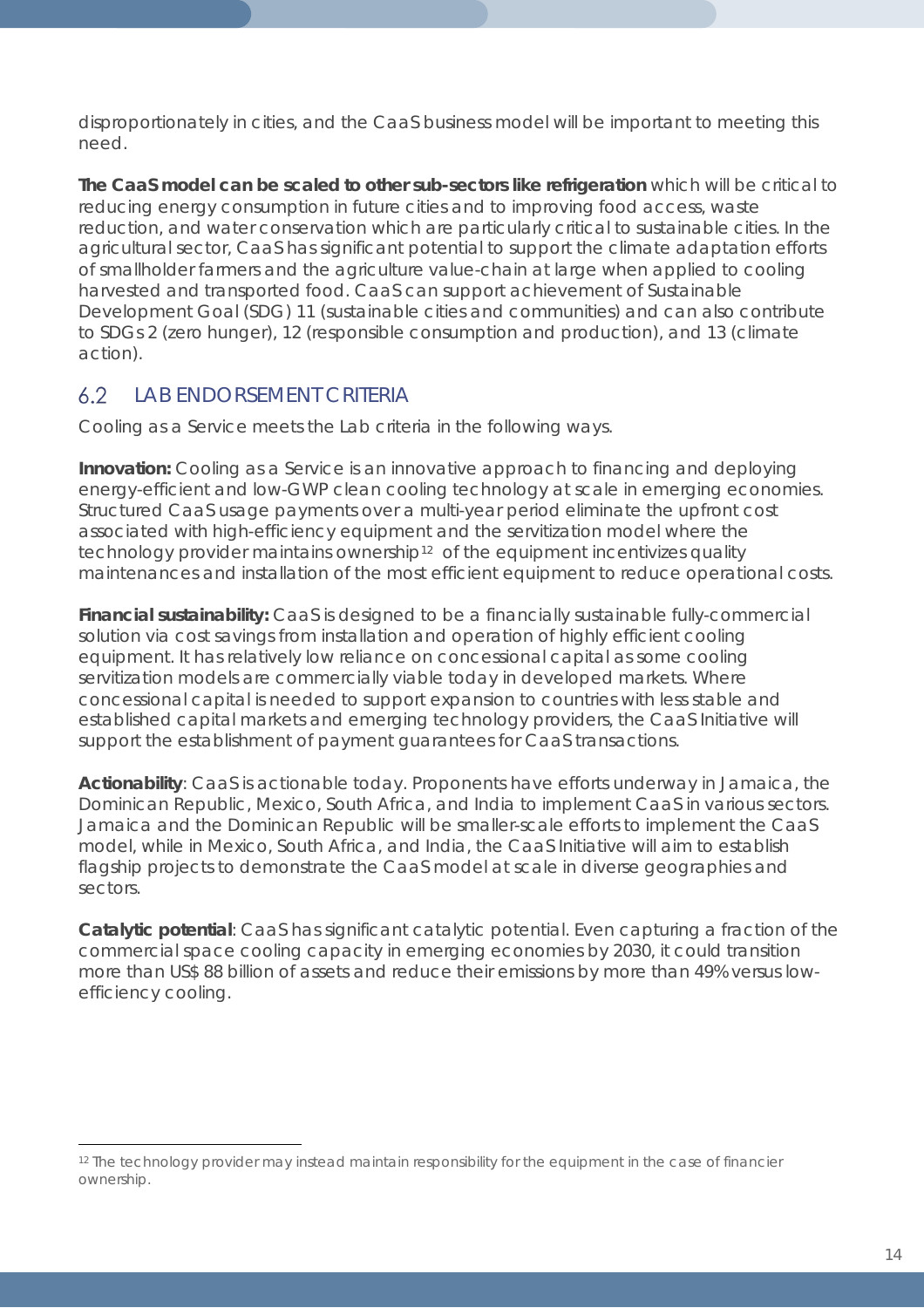## **7. REFERENCES**

Food and Agriculture Organization of the United Nations (FAO). 2016. "How Access to Energy Can Influence Food Losses." Available at:<http://www.fao.org/3/a-i6626e.pdf>

Intergovernmental Panel on Climate Change (IPCC). 2018. "Climate Change 2014: Impacts, Adaptation, and Vulnerability. Part A: Global and Sectoral Aspects. Contribution of Working Group II to the Fifth Assessment Report of the Intergovernmental Panel on Climate Change." Available at: [https://www.ipcc.ch/site/assets/uploads/2018/02/WGIIAR5-Chap11\\_FINAL.pdf](https://www.ipcc.ch/site/assets/uploads/2018/02/WGIIAR5-Chap11_FINAL.pdf)

International Energy Agency (IEA). 2018. "Future of Cooling." Available at: <https://webstore.iea.org/the-future-of-cooling>

Kigali Cooling Efficiency Program (K-CEP). 2018. "Optimization, monitoring, and maintenance of cooling technology." Available at: [http://k-cep.org/wp](http://k-cep.org/wp-content/uploads/2018/03/Optimization-Monitoring-Maintenance-of-Cooling-Technology-v2-subhead....pdf)[content/uploads/2018/03/Optimization-Monitoring-Maintenance-of-Cooling-Technology-v2](http://k-cep.org/wp-content/uploads/2018/03/Optimization-Monitoring-Maintenance-of-Cooling-Technology-v2-subhead....pdf) [subhead....pdf](http://k-cep.org/wp-content/uploads/2018/03/Optimization-Monitoring-Maintenance-of-Cooling-Technology-v2-subhead....pdf)

Kigali Cooling Efficiency Program (K-CEP). 2019. "Homepage." Available at: [https://www.k](https://www.k-cep.org/)[cep.org/](https://www.k-cep.org/)

United Nations. 1987. "2. A Montreal Protocol on Substances that Deplete the Ozone Layer." Available at: [https://treaties.un.org/Pages/ViewDetails.aspx?src=TREATY&mtdsg\\_no=XXVII-2](https://treaties.un.org/Pages/ViewDetails.aspx?src=TREATY&mtdsg_no=XXVII-2-a&chapter=27&lang=en) [a&chapter=27&lang=en](https://treaties.un.org/Pages/ViewDetails.aspx?src=TREATY&mtdsg_no=XXVII-2-a&chapter=27&lang=en)

United Nations Environment Programme (UNEP). 2016. "The Kigali Amendment to the Montreal Protocol: HFC Phase-down." Available at: [https://multimedia.3m.com/mws/media/1365924O/unep-fact-sheet-kigali-amendment-to](https://multimedia.3m.com/mws/media/1365924O/unep-fact-sheet-kigali-amendment-to-mp.pdf)[mp.pdf](https://multimedia.3m.com/mws/media/1365924O/unep-fact-sheet-kigali-amendment-to-mp.pdf)

United Nations Environment Programme (UNEP). 2019. "Manual of Financing Mechanisms and Business Models for Energy Efficiency." Basel Agency for Sustainable Energy for UN Environment. March 2019. Available at: [http://energy-base.org/wp](http://energy-base.org/wp-content/uploads/2013/11/Manual-of-Financing-Mechanisms-and-Business-Models-for-Energy-Efficiency2.pdf)[content/uploads/2013/11/Manual-of-Financing-Mechanisms-and-Business-Models-for-](http://energy-base.org/wp-content/uploads/2013/11/Manual-of-Financing-Mechanisms-and-Business-Models-for-Energy-Efficiency2.pdf)[Energy-Efficiency2.pdf](http://energy-base.org/wp-content/uploads/2013/11/Manual-of-Financing-Mechanisms-and-Business-Models-for-Energy-Efficiency2.pdf)

United Nations News (UN News). 2019. "Keeping cool in the face of climate change." Available at:<https://news.un.org/en/story/2019/06/1041201>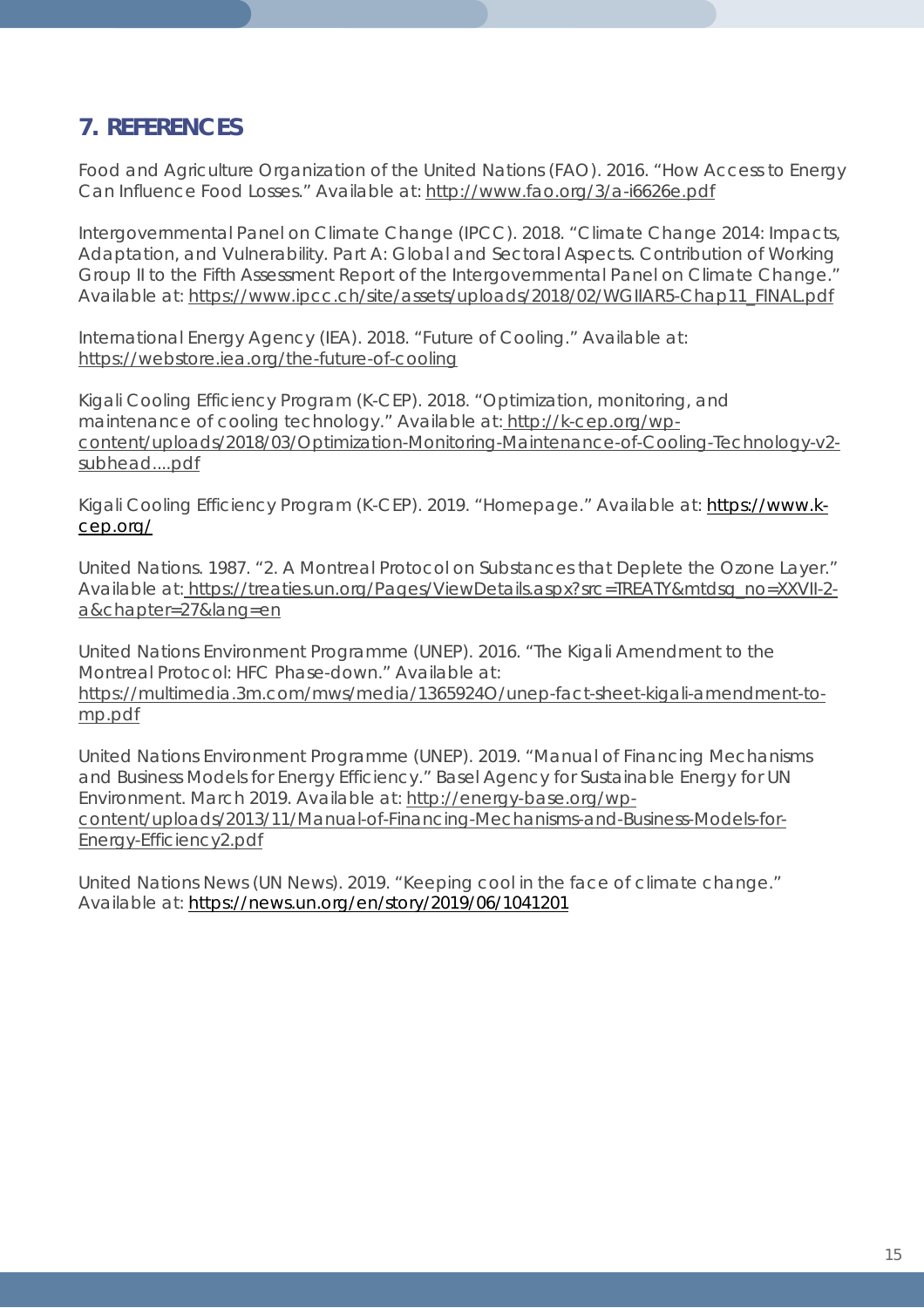## **8. ANNEX**

## <span id="page-15-0"></span>8.1 COMPARABLE INSTRUMENTS

| Name of<br>instrument,<br>initiative, or<br>concept                      | <b>Sector</b>        | <b>Differentiation from CaaS</b>                                                                                                                            | <b>Financing</b><br>type                           |
|--------------------------------------------------------------------------|----------------------|-------------------------------------------------------------------------------------------------------------------------------------------------------------|----------------------------------------------------|
| <b>Energy Service</b><br>Company (ESCO) [1A]                             | Energy<br>Efficiency | ESCO payments are dependent on energy savings while<br>a CaaS payment is agreed in advance as a function of<br>actual usage.                                | Standardized<br>energy<br>performance<br>contracts |
| <b>Energy Savings</b><br>Insurance [2A]                                  | Energy<br>Efficiency | The ESI instrument insures the financial performance of<br>energy efficiency savings of a project.                                                          | Standardized<br>energy<br>performance<br>contracts |
| <b>Energy Efficiency</b><br>Revolving Fund [2A]                          | Energy<br>Efficiency | Provides low-interest loans to bank which finance energy<br>efficiency projects.                                                                            | Low-interest loans                                 |
| <b>EESL Super-Efficient Air</b><br>Conditioning<br>Programme [2A]        | Energy<br>Efficiency | Bulk buying and streamlining distribution & installation of<br>high-efficiency RACs with low-GWP coolant.                                                   | Competitive bulk<br>procurement                    |
| Commercialising<br>Sustainable Energy<br>Finance [2A]                    | Energy<br>Efficiency | Provision of credit lines and technical assistance for<br>energy efficiency investments to leasing companies.                                               | Energy efficient<br>technology<br>leasing          |
| Programa Nacional de<br>Sustitución de Equipos<br>Electrodomésticos [2A] | Energy<br>Efficiency | Appliance rebates for end-use consumers dependent<br>upon monthly energy consumption.                                                                       | On bill financing                                  |
| Power-By-The-Hour<br>[2A]                                                | Transport            | Servitization approach applied by Rolls Royce to engine<br>maintenance through a PAYG model.                                                                | Servitization                                      |
| Light as a Service [2A]                                                  | Energy<br>Efficiency | Servitization approach applied to LED lighting to replace<br>incandescent light bulbs.                                                                      | Servitization                                      |
| Mobility-as-a-Service<br>[3A]                                            | Transport            | Rental of vehicles charged per minute where<br>equipment, parking, fuel, and insurance are included in<br>price.                                            | Servitization                                      |
| District cooling [4A]                                                    | Energy<br>Efficiency | Focuses on aggregation of demand in a large-scale<br>system and there are a variety of payment options<br>available.                                        | Servitization                                      |
| ColdHubs Pay-as-you-<br>Store [5A]                                       | Renewable<br>Cooling | Plug and play modular walk-in cold room for off-grid<br>storage of perishable foods, prices as a short-term rental.                                         | Subscription                                       |
| Air conditioning as a<br>service [6A]                                    | Cooling              | Focused exclusively on developed markets in South East<br>Asia, without use of recapitalization including sale-<br>leaseback or establishment of an SPV.    | Servitization                                      |
| Air as a Service [7A]                                                    | Cooling              | A company owns and installs air-conditioning in building<br>on behalf of building owners and offers a subscription<br>service to manage cooling operations. | Subscription                                       |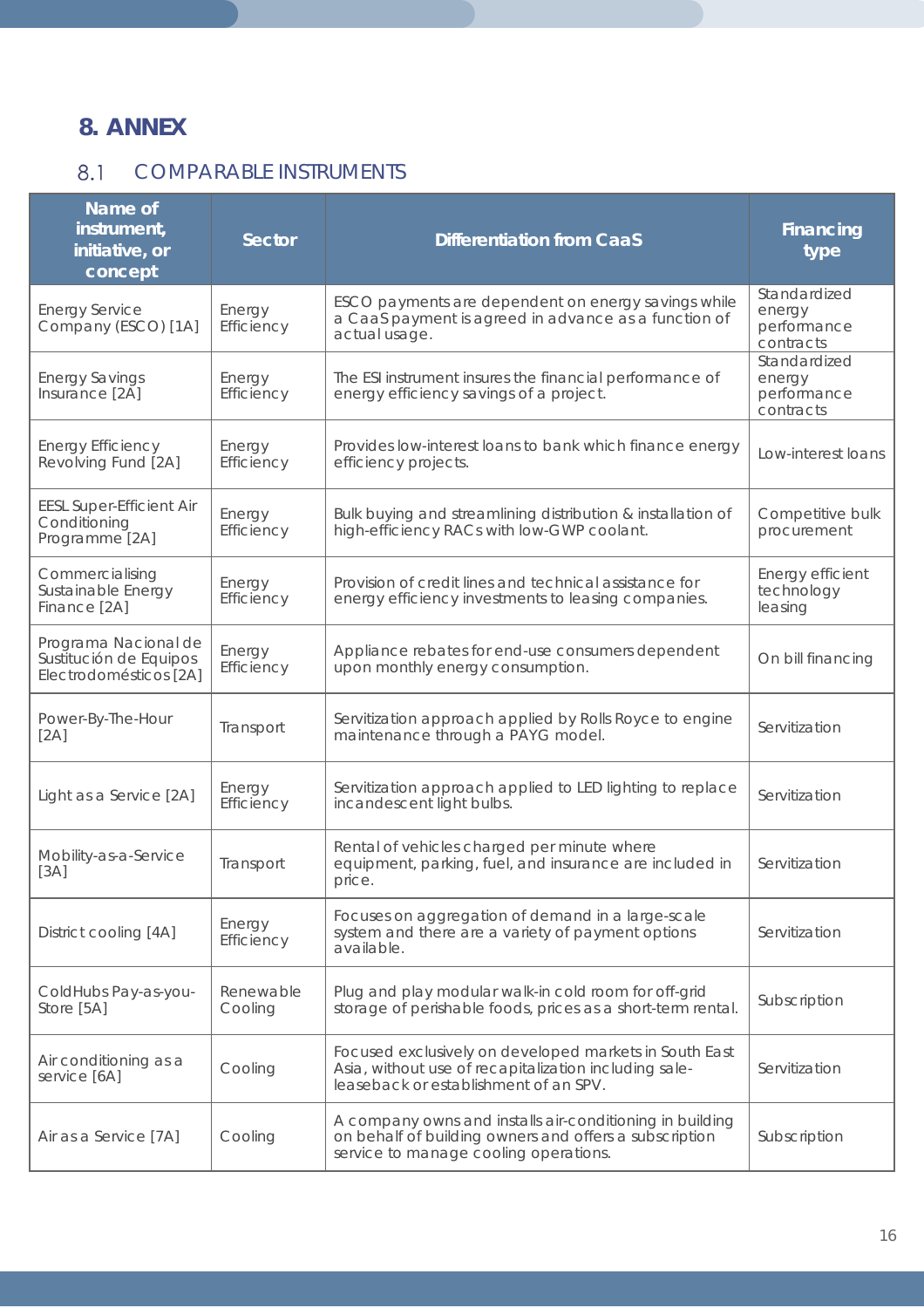#### 8.2 TARGET MARKETS METHODOLOGY

The table below indicates the criteria and points allocation used for a viability analysis of Cooling as a Service by country around the world. This analysis focused on country economic status, stated commitment to clean cooling, energy-related economic and environmental factors, and supply and demand potential for clean cooling. This analysis is not intended to be determinative but is instead one source of information in informing country context analysis.

| <b>Focus</b>                                 | Criteria                   | <b>Point Allocation</b> |
|----------------------------------------------|----------------------------|-------------------------|
|                                              | Not ODA                    | Not included            |
|                                              | Least Developed            | Included                |
| ODA <sub>[1B]</sub>                          | Lower Middle Income        | Included                |
|                                              | Other Low Income           | Included                |
|                                              | <b>Upper Middle Income</b> | Included                |
|                                              | <b>OECD</b>                | Not included            |
| OECD <sub>[2B]</sub>                         | Non-OECD                   | Included                |
|                                              | Not Annex I                | Not included            |
| UNFCCC [3B]                                  | Annex I                    | Included                |
|                                              | Group 1                    | 20 points               |
| <b>Montreal Amendment</b><br>Group           | Group 2                    | 5 points                |
|                                              | No ratification            | 0 points                |
|                                              | Group 1                    | 5 points                |
| Kigali Amendment<br>Ratification [4B]        | Group 2                    | 0 points                |
|                                              | No ratification            | 0 points                |
| <b>HCFC Phase-out</b>                        | Approved                   | 10 points               |
| Management Plan [5B]                         | No plan                    | 0 points                |
| National Cooling Plan                        | In place/progress          | 10 points               |
| Status [6B]                                  | No plan                    | 0 points                |
| NDC Relevant Sub-<br>Sectors (# of relevant) | 5 sub-sectors              | 10 points               |
| [7B]                                         | 4 sub-sectors              | 9 points                |
|                                              | 3 sub-sectors              | 8 points                |
|                                              | 2 sub-sectors              | 7 points                |
|                                              | 1 sub-sectors              | 6 points                |
|                                              | 0 sub-sectors              | 0 points                |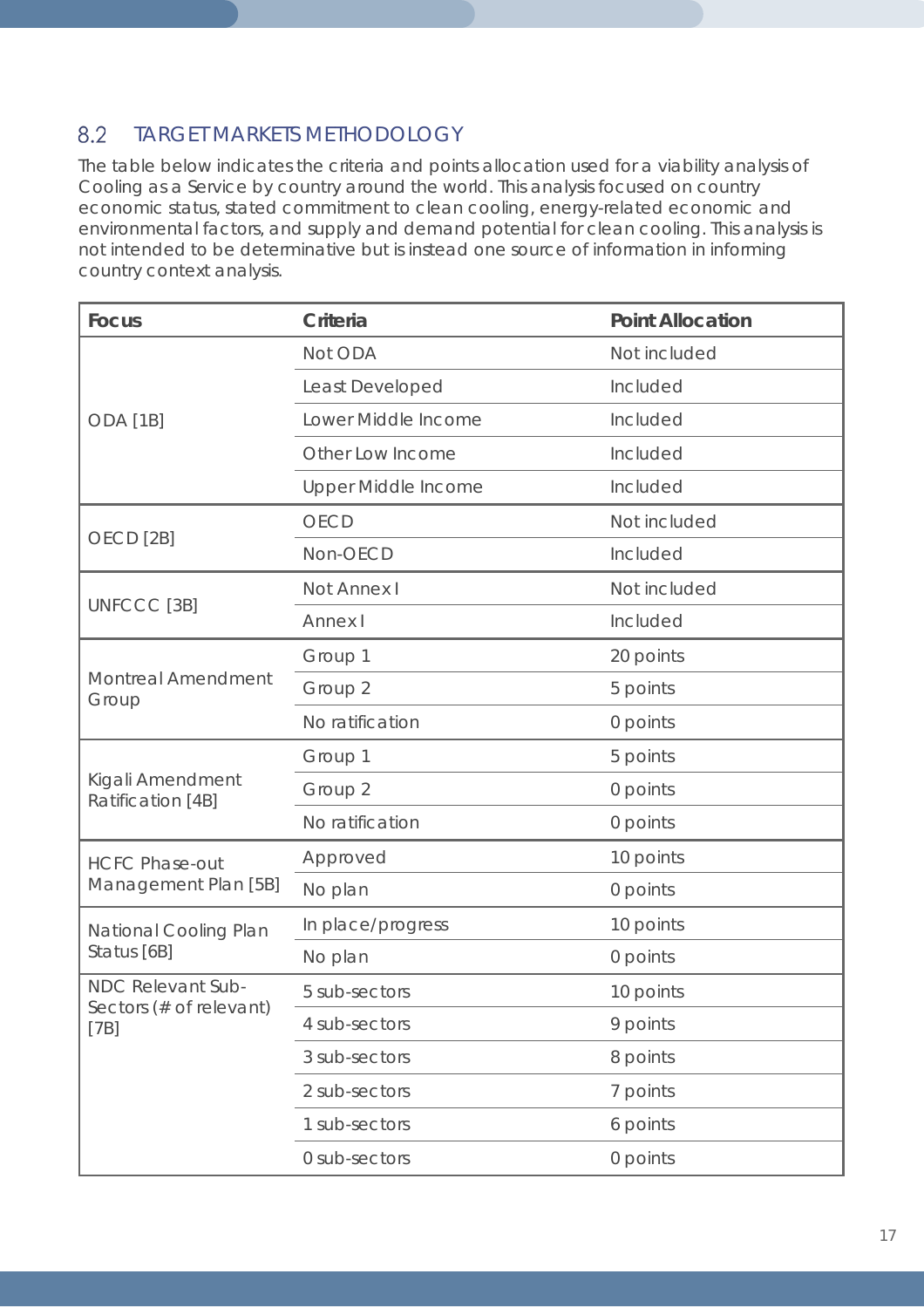|                                                 | 81-100%                          | 10 points |
|-------------------------------------------------|----------------------------------|-----------|
|                                                 | 61-80%                           | 7 points  |
| Electricity prices -                            | No data                          | 4 points  |
| USD/MWh<br>(percentile) [8B]                    | 41-60%                           | 3 points  |
|                                                 | 21-40%                           | 2 points  |
|                                                 | $0 - 20%$                        | 1 point   |
|                                                 | 81-100%                          | 10 points |
|                                                 | 61-80%                           | 7 points  |
| <b>Emissions factor</b>                         | No data                          | 4 points  |
| (percentile) [9B]                               | 41-60%                           | 3 points  |
|                                                 | 21-40%                           | 2 points  |
|                                                 | $0 - 20%$                        | 1 point   |
| Presence of Cooling                             | Presence of cooling manufacturer | 10 points |
| Manufacturer                                    | Lack of manufacturer             | 0 points  |
|                                                 | 81-100%                          | 10 points |
|                                                 | 61-80%                           | 7 points  |
| Number of enterprises *                         | No data                          | 4 points  |
| cooling degree days<br>(percentile) [10B] [11B] | 41-60%                           | 3 points  |
|                                                 | 21-40%                           | 2 points  |
|                                                 | $0 - 20%$                        | 1 point   |
|                                                 | 81-100%                          | 10 points |
|                                                 | 61-80%                           | 7 points  |
| <b>AC</b> demand                                | No data                          | 4 points  |
| (percentile) [12B]                              | 41-60%                           | 3 points  |
|                                                 | 21-40%                           | 2 points  |
|                                                 | $0 - 20%$                        | 1 point   |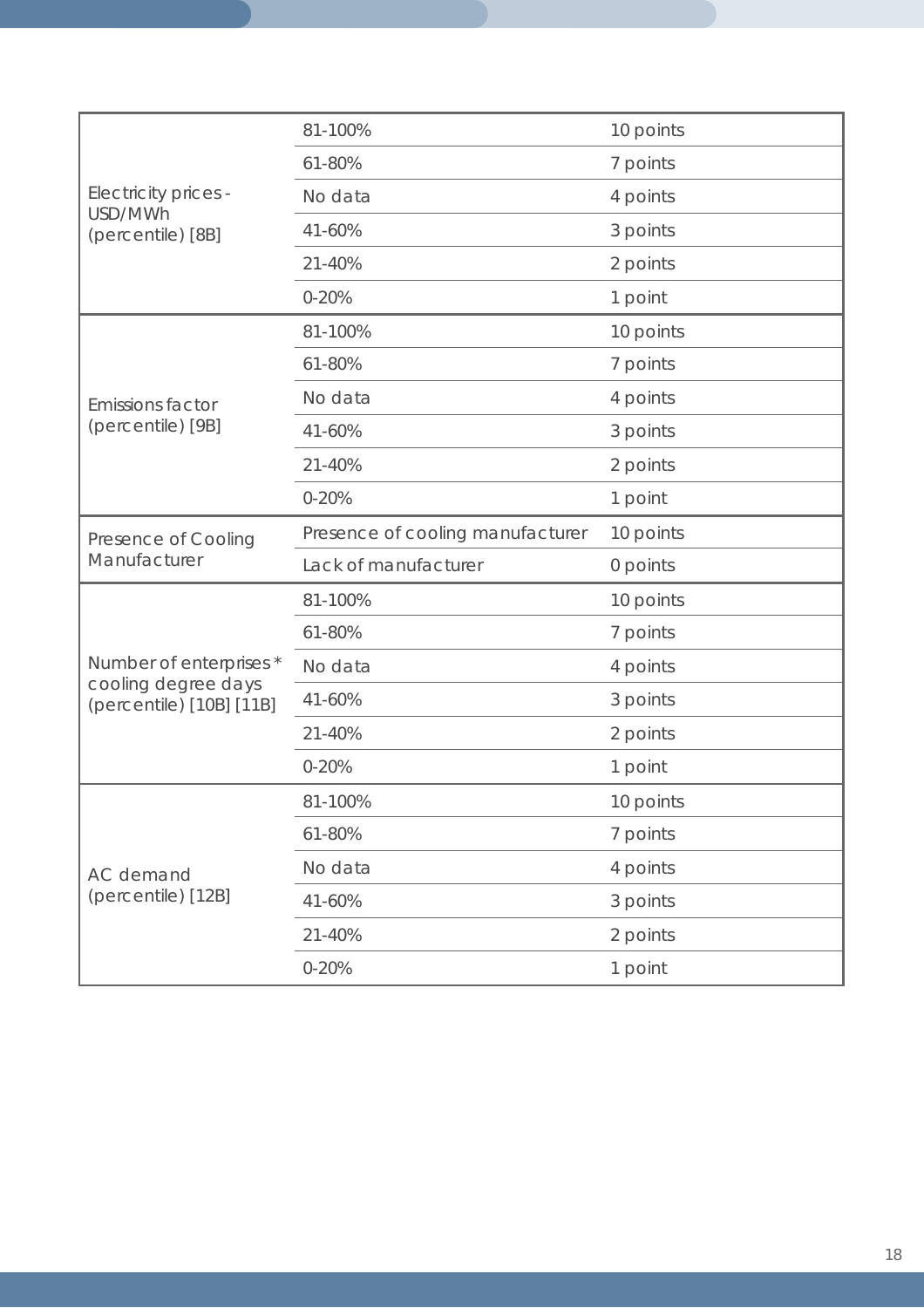#### 8.3 ADDITIONAL RISKS RELEVANT TO IMPLEMENTING CAAS

The team identified 10 core risks relevant to implementation of Cooling as a Service and evaluated the implications of implementation on each party in a cooling transaction. The analysis noted the parties currently bearing the risk under a business-as-usual clean cooling transaction, the amount of risk borne by each party under a Cooling as a Service transaction, and the party best-positioned to bear the risk.

| <b>Risk</b>                  | <b>Description of risk</b>                                                                                                                        | Party<br>bearing<br>risk under<br>a BAU                         | Party best-<br>positioned<br>to bear the<br><b>risk</b> | <b>Parties in transaction</b> | <b>Amount</b><br>of risk<br>borne<br>by<br>party in<br>CaaS |
|------------------------------|---------------------------------------------------------------------------------------------------------------------------------------------------|-----------------------------------------------------------------|---------------------------------------------------------|-------------------------------|-------------------------------------------------------------|
| Cooling                      |                                                                                                                                                   |                                                                 |                                                         | Customer                      |                                                             |
| equipment<br>technology      | Risk that the cooling equipment<br>underperforms projected                                                                                        | Customer                                                        | Cooling<br>Tech                                         | <b>Finance Provider</b>       |                                                             |
| performance                  | specifications over the expected<br>lifetime.                                                                                                     |                                                                 | Provider                                                | Cooling Tech                  | Full                                                        |
| risk                         |                                                                                                                                                   |                                                                 |                                                         | <b>Guarantee Provider</b>     |                                                             |
|                              | Risk that the technology                                                                                                                          |                                                                 | Cooling                                                 | Customer                      | Minority                                                    |
| Cooling<br>technology        | manufacturer will no longer be<br>solvent or able to meet the terms                                                                               | Customer                                                        | Tech<br>Provider or                                     | <b>Finance Provider</b>       | Majority                                                    |
| provider<br>existential risk | of the warranty or provide<br>replacement parts/materials                                                                                         |                                                                 | Guarantee                                               | Cooling Tech Provider         |                                                             |
|                              | support.                                                                                                                                          |                                                                 | Provider                                                | <b>Guarantee Provider</b>     |                                                             |
|                              | Risk of potential foreign<br>exchange losses, when capital is<br>borrowed in foreign currency and<br>revenue is gathered in domestic<br>currency. |                                                                 | Guarantee<br>Provider                                   | Customer                      | Partial                                                     |
| Foreign                      |                                                                                                                                                   | Capital<br>Provider<br>$\Omega$<br>Customer                     |                                                         | <b>Finance Provider</b>       | Partial                                                     |
| exchange risk                |                                                                                                                                                   |                                                                 |                                                         | Cooling Tech Provider         | Partial                                                     |
|                              |                                                                                                                                                   |                                                                 |                                                         | <b>Guarantee Provider</b>     |                                                             |
| Counterparty                 | Risk that customer will default on<br>loan/cooling usage fee<br>payments.                                                                         | Cooling<br>Tech<br>Provider<br><b>Or</b><br>Capital<br>Provider | Customer                                                | Customer                      |                                                             |
|                              |                                                                                                                                                   |                                                                 |                                                         | <b>Finance Provider</b>       |                                                             |
| risk                         |                                                                                                                                                   |                                                                 |                                                         | Cooling Tech Provider         | Minority                                                    |
|                              |                                                                                                                                                   |                                                                 |                                                         | <b>Guarantee Provider</b>     | Majority                                                    |
|                              | Downstream risk of higher                                                                                                                         |                                                                 |                                                         | Customer                      | Full                                                        |
| Electricity                  | electricity prices due to greater<br>generation/distribution/transmissi<br>on costs and/or greater utility<br>market power.                       | Customer                                                        | Customer                                                | <b>Finance Provider</b>       |                                                             |
| price risk                   |                                                                                                                                                   |                                                                 |                                                         | Cooling Tech Provider         |                                                             |
|                              |                                                                                                                                                   |                                                                 |                                                         | <b>Guarantee Provider</b>     |                                                             |
| Policy,                      | Risk of policy or regulatory                                                                                                                      |                                                                 |                                                         | Customer                      |                                                             |
| regulatory,                  | changes that affect                                                                                                                               | Cooling                                                         | Guarantee                                               | <b>Finance Provider</b>       | Partial                                                     |
| and<br>accounting            | recapitalization options and risk<br>of changes in accounting                                                                                     | Tech<br>Provider                                                | Provider                                                | Cooling Tech Provider         | Partial                                                     |
| standards risk               | standards.                                                                                                                                        |                                                                 |                                                         | <b>Guarantee Provider</b>     |                                                             |
| Procurement                  | Risk of delays in procurement                                                                                                                     |                                                                 |                                                         | Customer                      |                                                             |
| risk / tariff risk           | processes due to bureaucratic                                                                                                                     |                                                                 |                                                         | <b>Finance Provider</b>       | Minority                                                    |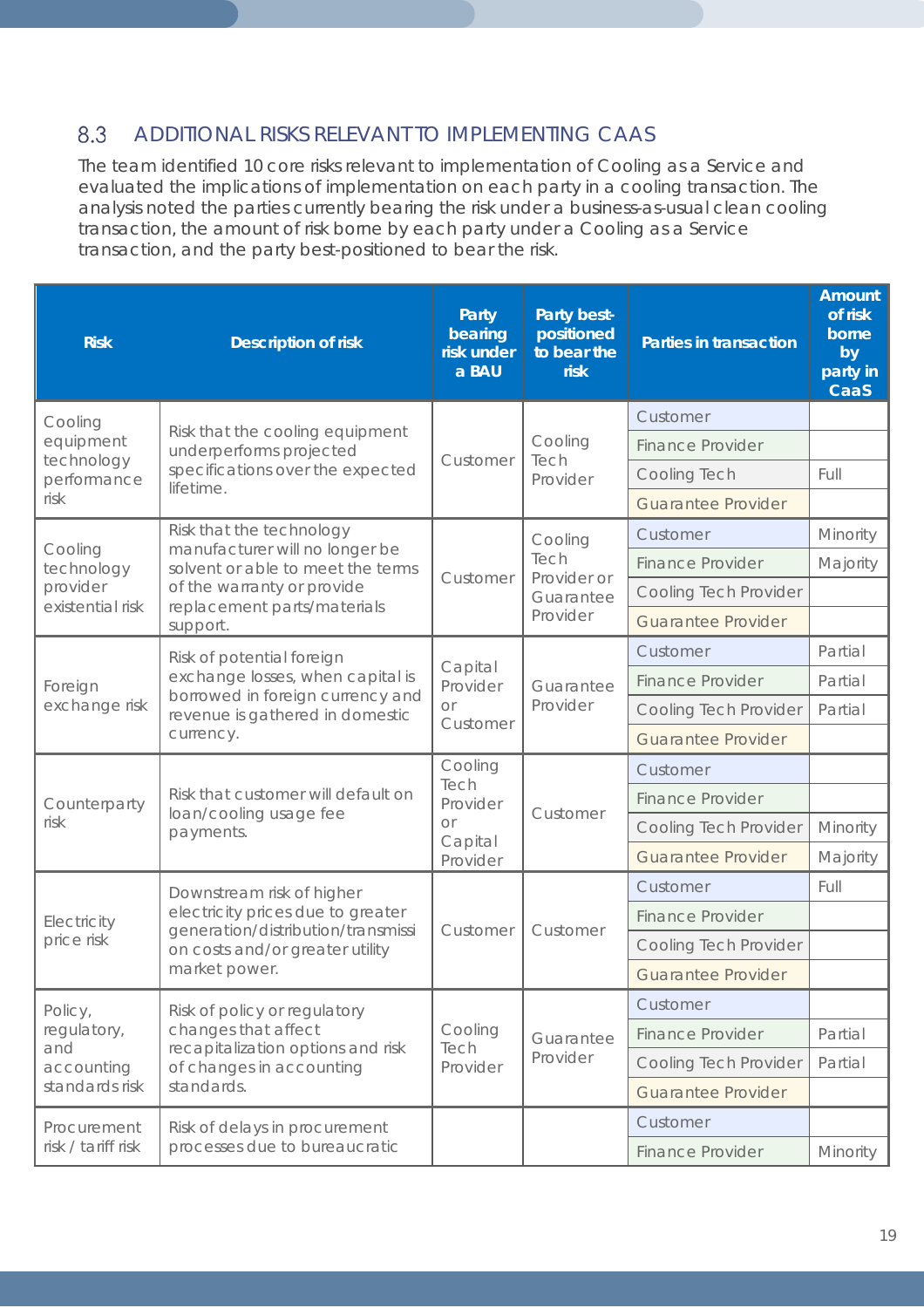|                                   | delays or changes to the tariff<br>Cooling<br>environment as a transaction is<br>Tech<br>Tech<br>Provider<br>ongoing.                              |          | Cooling                     | <b>Cooling Tech Provider</b> | Majority        |
|-----------------------------------|----------------------------------------------------------------------------------------------------------------------------------------------------|----------|-----------------------------|------------------------------|-----------------|
|                                   |                                                                                                                                                    | Provider | <b>Guarantee Provider</b>   |                              |                 |
|                                   | Risk of much greater cooling<br>demand than anticipated.                                                                                           | Customer | Customer                    | Customer                     |                 |
| Unanticipated                     |                                                                                                                                                    |          |                             | <b>Finance Provider</b>      |                 |
| extreme heat                      |                                                                                                                                                    |          |                             | Cooling Tech Provider        | Full            |
|                                   |                                                                                                                                                    |          |                             | <b>Guarantee Provider</b>    |                 |
| Service<br>continuity risk        | Risk that cooling equipment<br>cannot be operated due to<br>power outage or that equipment<br>is inoperable due other business<br>interruptions.   | Customer | Customer                    | Customer                     | Partial         |
|                                   |                                                                                                                                                    |          |                             | <b>Finance Provider</b>      |                 |
|                                   |                                                                                                                                                    |          |                             | Cooling Tech                 | Partial         |
|                                   |                                                                                                                                                    |          |                             | <b>Guarantee Provider</b>    |                 |
| Extreme<br>weather<br>damage risk | Risk that cooling equipment is<br>damaged and requires<br>additional corrective<br>maintenance due to<br>storms/flooding/other extreme<br>weather. | Customer | Cooling<br>Tech<br>Provider | Customer                     | Minority        |
|                                   |                                                                                                                                                    |          |                             | <b>Finance Provider</b>      | Majority        |
|                                   |                                                                                                                                                    |          |                             | Cooling Tech Provider        | <b>Minority</b> |
|                                   |                                                                                                                                                    |          |                             | <b>Guarantee Provider</b>    |                 |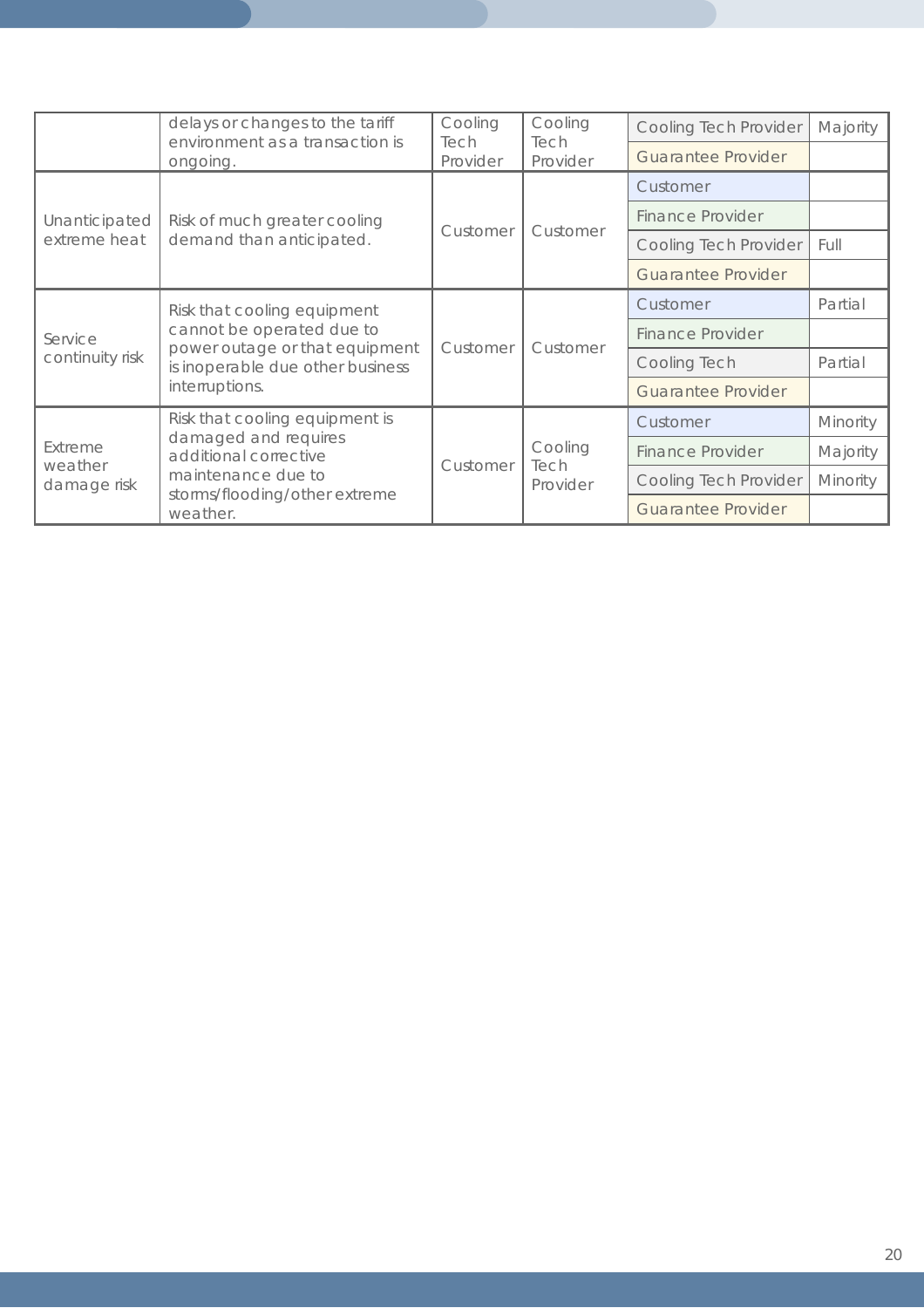#### <span id="page-20-0"></span>8.4 MODEL SCENARIOS

The five model scenarios selected for this analysis are intended to represent the array of cooling transactions in the market today. Although cooling-efficiency exists on a spectrum rather than three-tiers of low-, medium-, and high-efficiency systems, for the sake of simplicity, we have elected to assess the cooling transaction across those three tiers. A description of each scenario is below and the key inputs that inform the modelling of each scenario are outlined in *Section [8.8.4](#page-23-0)*.

**Scenario 1** – Upfront purchase of a low-efficiency system with customer loan financing. This scenario is representative of a common transaction approximately a decade ago, when many commercial buildings purchased relatively low-priced low-efficiency cooling systems with high-GWP coolants. As the cooling market has developed and production of this level of low-efficiency cooling system has declined, this scenario has become less common. This scenario is thus not a focus of the modelling comparisons highlighted in the team's analysis, but it does still occur in less developed cooling markets where customers have limited capital.

**Scenario 2** – Legacy use of a low-efficiency system. This scenario is a remnant of the scenario 1 purchases made about a decade ago and is intended to represent the commercial buildings that operate old low-efficiency equipment – in this analysis 10 years old – to avoid the upfront costs associated with purchase and installation of a new system. We assume that maintenance and electricity costs are very high in this scenario due to the deterioration of an already low-efficiency system.

**Scenario 3** – Upfront purchase of a medium-efficiency system with customer loan financing. This scenario is representative of a common transaction in the market today and is illustrative of the change in the market from the period in which scenario 1 would have been most common. Equipment purchased in this scenario is significantly improved from scenario 1 in both energy efficiency and GWP of coolant but is not cutting edge as compared to the best systems available.

**Scenario 4** – Upfront purchase of a high-efficiency system with customer loan financing. In conversations with cooling experts, this scenario is the least likely to occur in practice because of the – in many cases prohibitively – high upfront costs associated with highefficiency, cutting edge equipment. Indeed, the premise of the CaaS transaction is that it serves as a solution to the challenges associated with implementing scenario 4 in the market. This scenario is therefore intended as a point of comparison to the other scenarios rather than a likely transaction.

**Scenario 5** – CaaS transaction of a high-efficiency system with sale-leaseback. This scenario represents the cooling transaction that would occur under the proposed CaaS instrument. All other scenarios are thus compared against Scenario 5 to understand how implementation of CaaS would affect customer spending, technology provider profit, finance provider profit, and emissions.

#### MODEL AND DUE DILIGENCE CONSIDERATIONS 8.5

The CaaS model as created has been focused on illustrating the impacts of a CaaS transaction versus a number of alternatives as simply as possible. It is designed to demonstrate the places where CaaS adds potential value for key stakeholders in the transaction. However, there are many enhancements and future functionalities that could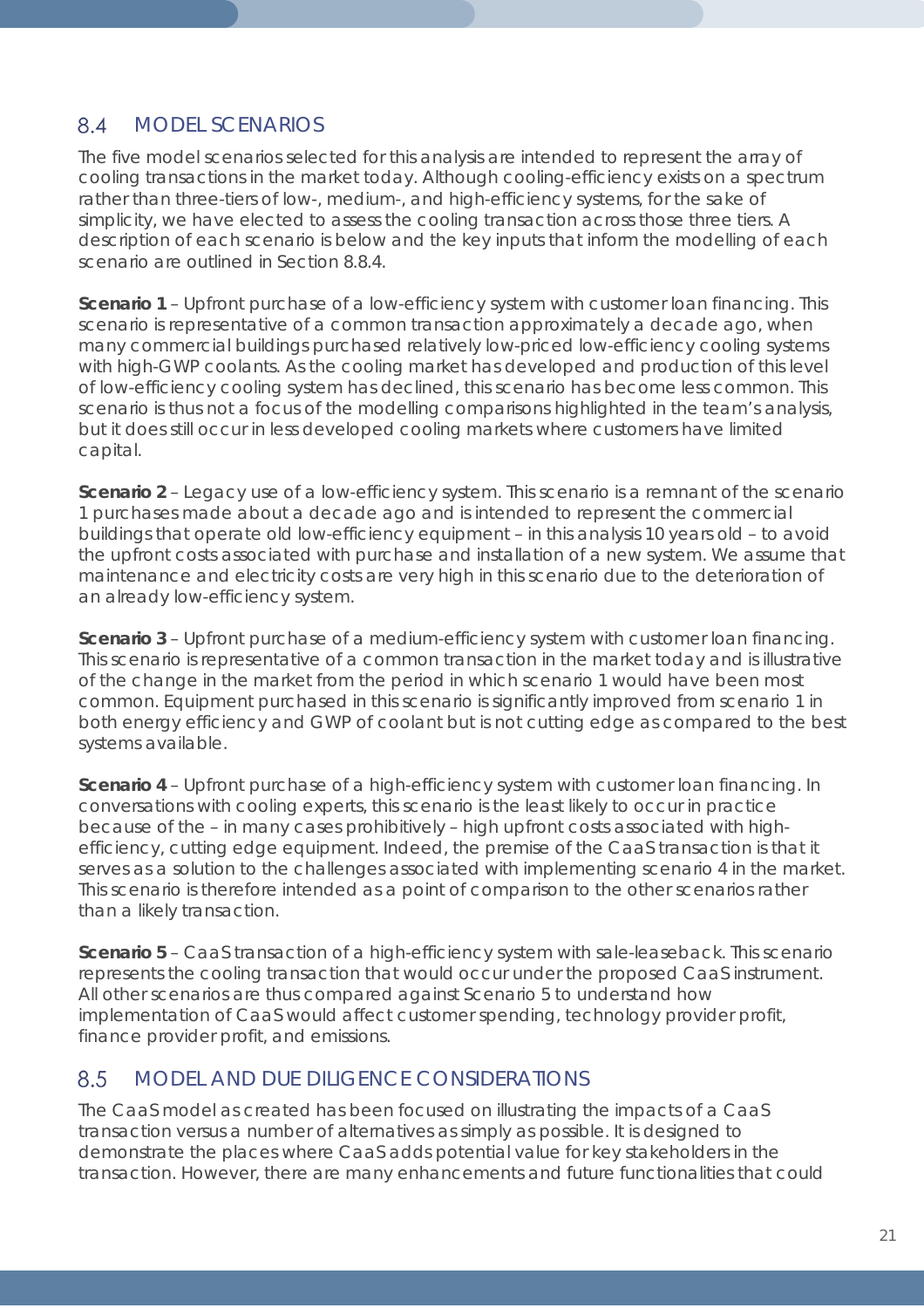make it even more useful for certain audiences considering implementation. These considerations include:

- **Multiple installations:** The ability to account for more than one system installed and operated by the technology provider for a given customer.
- **Depreciation:** Comparison of the depreciation benefits across scenarios for customers and finance providers. This functionality would allow us to understand a key input to the total cost/value of the project from customers' perspectives.
- **End of contract:** Treatment at end of contract period (renewal of contracts, residual value of equipment, etc.).
- **Accounting treatment:** Differences in accounting for CaaS transaction stakeholders under a variety of leasing and services contract conditions.
- **Behavior change:** Customer behavior/consumption change due to cost per unit volume of cooling which would allow us to estimate customer savings, GHG savings, etc.
- **Minimum fee threshold:** Addition of a lower-bound for payment to the technology provider to ensure they are made whole in a scenario where customer dramatically curtails use.
- **Demand-side management:** Tech provider's ability to take advantage of preferential pricing/ToU, etc. to optimize energy savings while meeting customers' needs.
- **Reuse of waste heat and thermal storage:** Incorporating the sale and emissions reduction from the reuse of waste heat that is removed through the cooling process
- **Guarantee fund:** Consideration of the additional risk management value and costs of a customer payment guarantee fund.
- **Leakage end of equipment life:** Comparison of the likelihood of refrigerant leakage under different end-of-life scenarios.

### 8.6 ACCOUNTING TREATMENT

The accounting characterization of a CaaS transaction under the standards set by the International Accounting Standards Board and the Financial Accounting Standards Board will be critical to consider in structuring of the transaction. In order for the transaction to remain off of the balance sheet of the customer (avoiding limitations to the customer's credit capacity) the transaction must be characterized as a service arrangement as opposed to an embedded lease and the equipment supplier must be able to achieve sales treatment for the equipment (i.e., ownership transfers to the financier). CaaS transactions are still possible on-balance sheet, but would face challenges associated with competitiveness in the market due to constraints to customers' credit capacity. There are variety of approaches to ensure an off balance sheet characterization:

- 1. Multiple off-taker model Equipment installed provides cooling to multiple off-takers through multiple CaaS contracts. Under this approach, there is no embedded lease and the approach can potentially be expanded in single building situations by contracting directly with building tenants as opposed to the building owner.
- 2. Non-amortization of equipment A model to ensure that the term of the CaaS transaction is not sufficient to fully amortize the equipment delivering the service and there is no end of agreement transfer of ownership. This approach incentivizes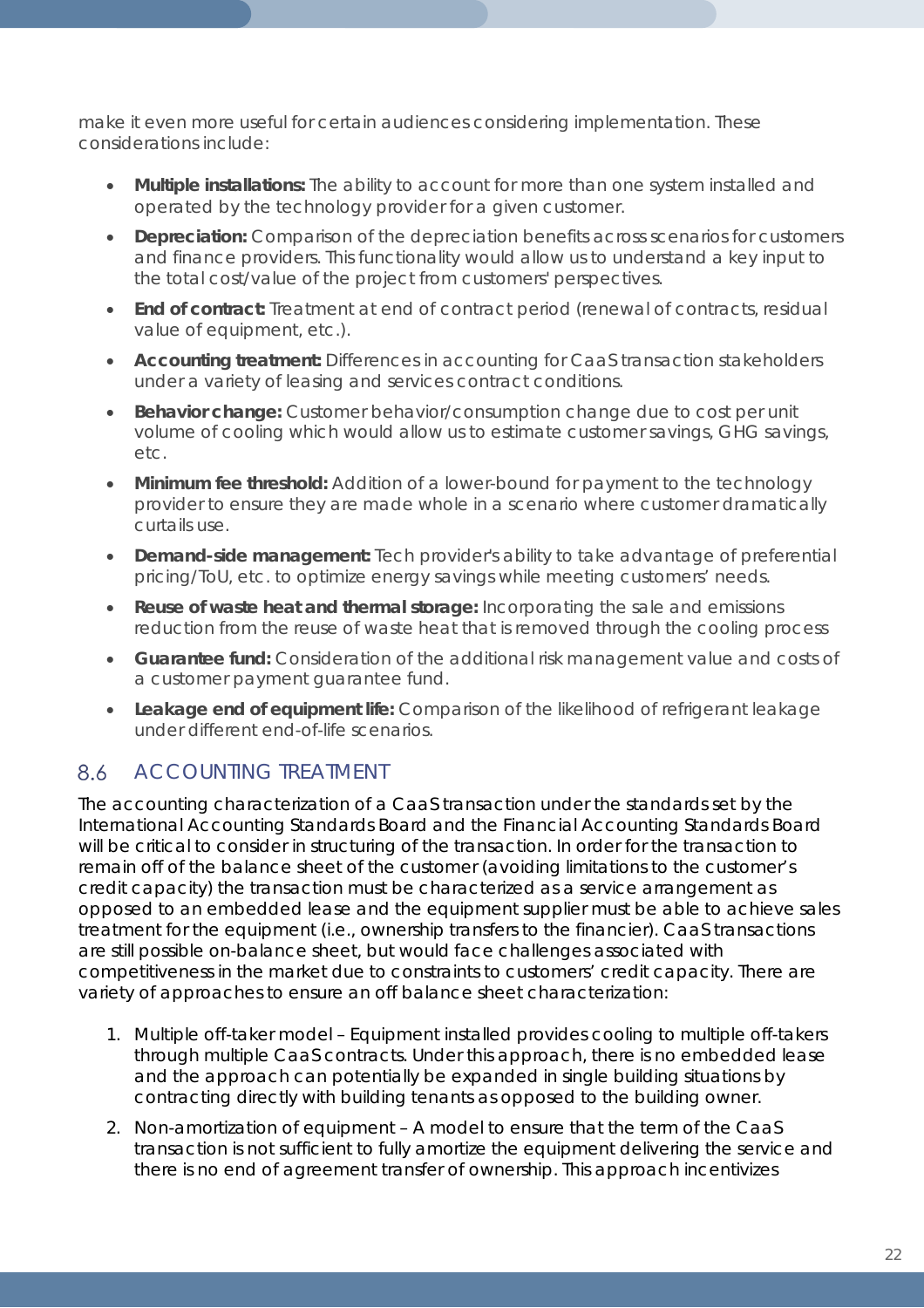modular equipment solutions that allow for redeployment in case of agreement nonrenewal.

3. Asset identification and control – The cooling equipment would not be identified with a serial number and would be characterized as a component among others in generation of a cooling output. The end customer does not have access to or control of the equipment, ensuring that the technology provider is in control of the equipment maintenance and operation.

#### <span id="page-22-0"></span>8.7 OTHER RECAPITALIZATION STRUCTURES

Although this analysis has centered on recapitalization via a sale-leaseback mechanism, other transactions are possible in order to recapitalize the technology provider. In a transaction in which investors set up a special purpose vehicle (SPV), the SPV buys the equipment from the technology provider and signs CaaS contracts with clients. Under an agreement between the SPV and the technology provider, the provider is responsible for the maintenance and operation of the equipment (including the payment of utilities) but does not own the equipment. As under a standard sale-leaseback, a payment guarantee protects the SPV from some of the risks of a customer default or technology provider nonperformance. The SPV engages with an insurance provider or a fund to establish a payment guarantee linked to the value of the cooling equipment. The team is exploring application of this model with interested parties in several markets and it will likely be applied in at least one early implementation of Cooling as a Service.

The following graphic illustrates the recapitalization of the technology provider through establishment of an SPV:



*Figure 7. CaaS mechanics with SPV recapitalization*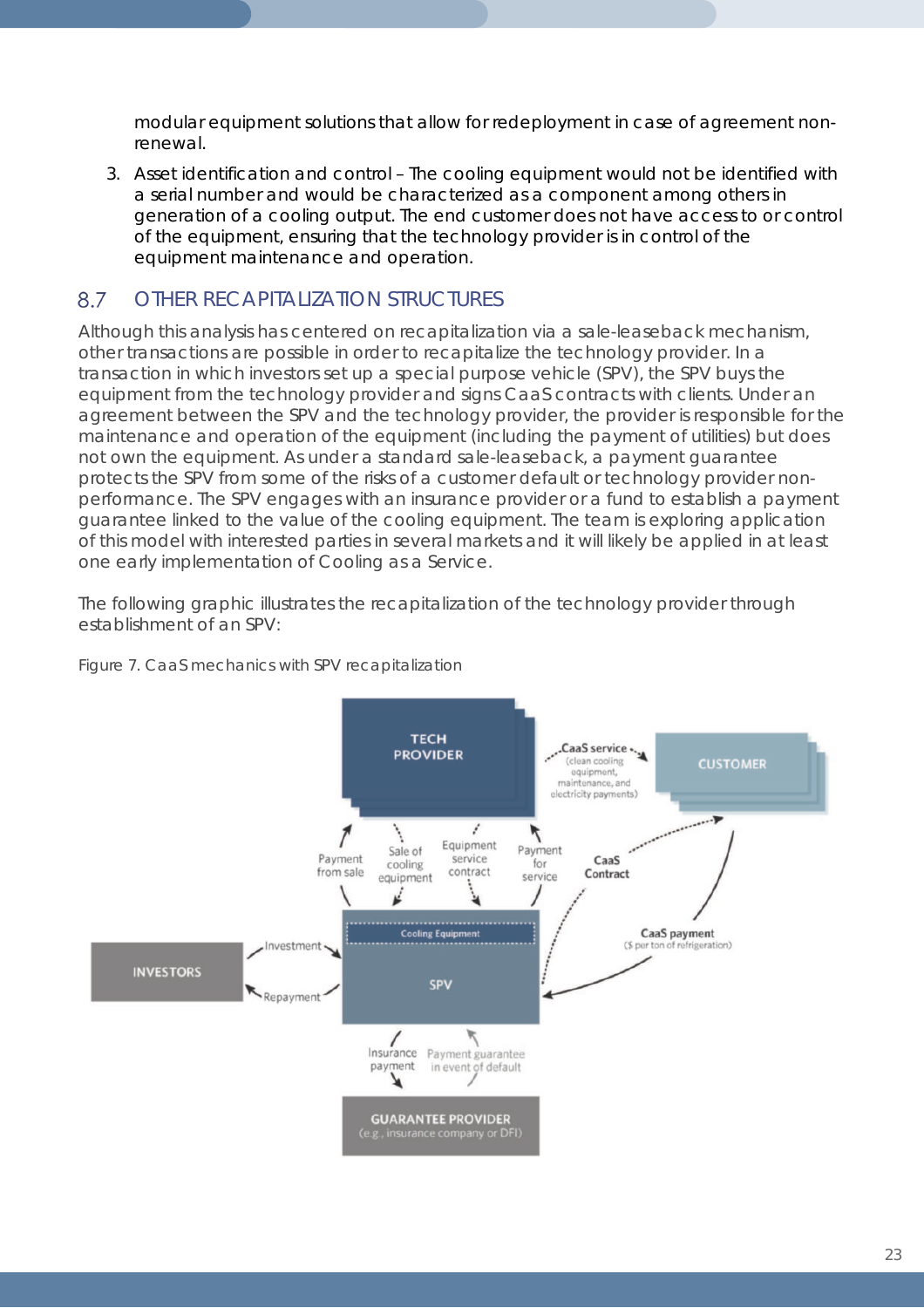### 8.8 MODEL APPROACH AND METHODOLOGY

### 8.8.1 SERVITIZATION PAYMENT CALCULATION

The Cooling as a Service Usage fee is calculated as a function of the total operational costs associated with installation, operation, provision of maintenance, and financing of a highefficiency cooling system. The usage fee is determined by a monthly cut of total revenue from cost of the equipment to produce, maintenance costs, electricity costs, leasing payments, and bank sale for the lease. A surcharge is associated with all costs but electricity, while electricity is included in the usage fee without surcharge to ensure the technology provider is not profiting from energy bills paid.

### 8.8.2 SALE-LEASEBACK PAYMENT CALCULATION



Calculation of leasing payment from the technology provider to the finance provider in a sale-leaseback transaction is completed via this formula:

### 8.8.3 EMISSIONS

Total emissions is calculated in each scenario through a sum of electricity emissions (total consumption multiplied by an emissions factor) and fugitive emissions (including the emissions from installation, operation, and end-of-use). The GWP of the coolant and leakage rate varies by scenario: low-efficiency cooling has the highest-GWP coolant and highest leakage rate while CaaS has the lowest-GWP coolant and lowest leakage rate due to quality maintenance. There are variables that would be relevant in analysis of a specific implementation that aren't included in this analysis because of dependency on the source of those variables. These variables include the energy mix, efficiency of established cooling systems, and economic and policy conditions within a country. Additional details on inputs is available in the section below.

| <b>INPUT</b>  |                        | <b>CONSTANT</b> | <b>UNIT</b> | <b>SOURCES</b> |
|---------------|------------------------|-----------------|-------------|----------------|
|               | <b>TECHNICAL</b>       |                 |             |                |
|               | Capacity               | 1200            | ΓR          | 1 <sup>C</sup> |
| <b>SYSTEM</b> | Scenario 1: Efficiency | 1.2             | kW/TR       | [1C]           |
|               | Scenario 2: Efficiency | 1.3             | kW/TR       | [1C]           |
|               | Price of electricity   | 0.1533          | \$/kWh      | [2C]           |
| COSTS         | Cooling equipment MSRP | 900k-1.8mn      |             |                |

### <span id="page-23-0"></span>8.8.4 KEY INPUTS AND SOURCES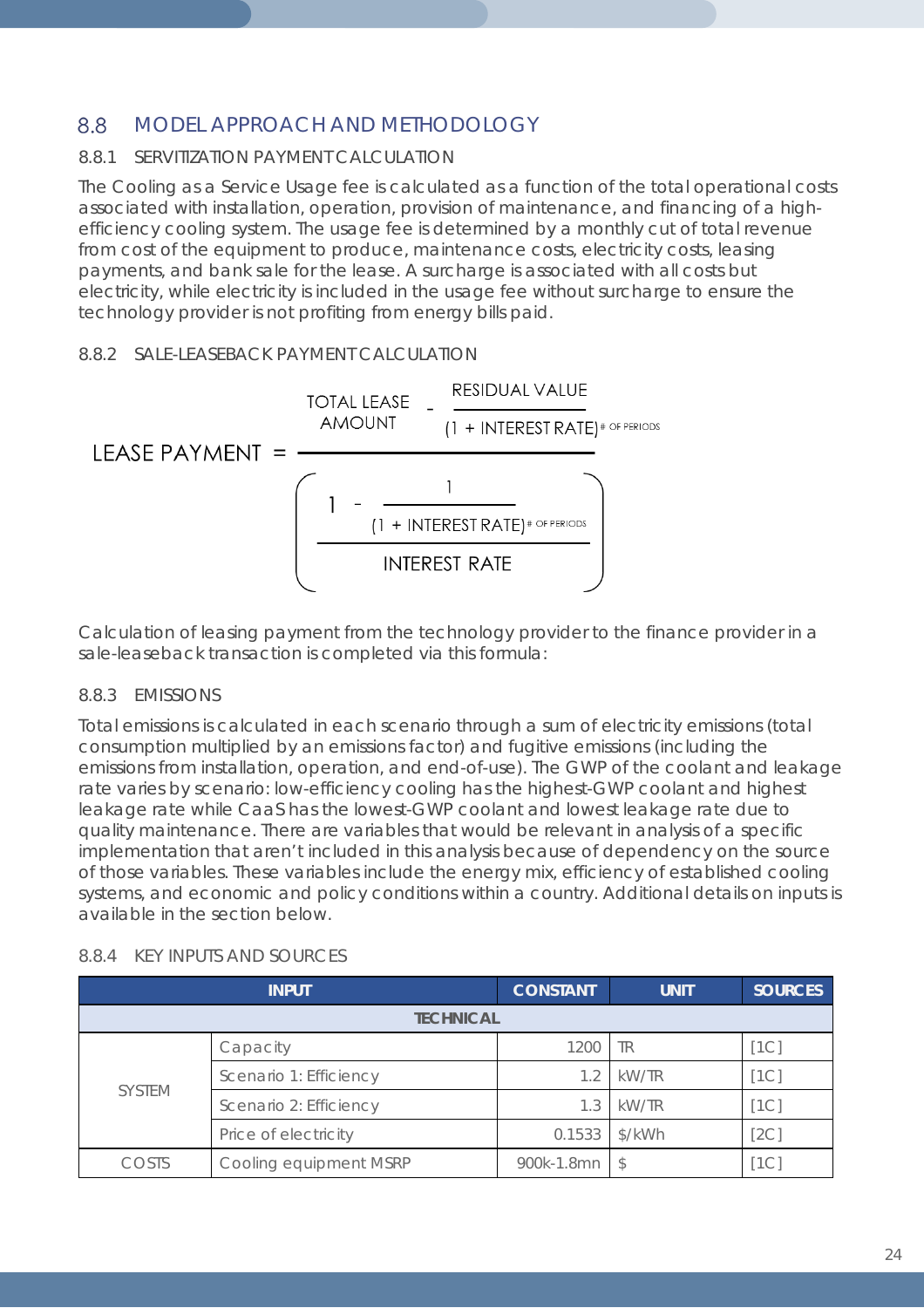|                                     | Installation cost MSRP                        | 400,000 | \$             | [1C] |  |
|-------------------------------------|-----------------------------------------------|---------|----------------|------|--|
|                                     | Corrective maintenance cost                   | 200,000 | \$/year        | [1C] |  |
|                                     | Preventive maintenance cost                   | 60,000  | \$/year        | [1C] |  |
|                                     | Depreciation rate                             | 99      | $\%$           | [3C] |  |
|                                     | <b>FINANCING and FISCAL</b>                   |         |                |      |  |
|                                     | Annual discount rate (standard)               | 10      | $\%$           | [1C] |  |
| <b>TECHNOLOGY</b>                   | Annual discount rate (CaaS)                   | 12      | $\%$           | [4C] |  |
| <b>PROVIDER</b>                     | Residual equipment value                      | 10      | $\%$           | [4C] |  |
|                                     | Taxation rate                                 | 30      | $\%$           | [5C] |  |
|                                     | Annual discount rate                          | 10      | $\%$           | [1C] |  |
| <b>CUSTOMER</b>                     | Annual nominal interest rate                  | 15      | %/year         | [4C] |  |
|                                     | Tenor of loan                                 | 7.0     | years          | [1C] |  |
|                                     | Annual discount rate                          | 10      | $\%$           | [1C] |  |
| <b>FINANCING</b><br><b>PROVIDER</b> | Annual interest rate - sale-<br>leaseback     | 15      | $\%$           | [4C] |  |
|                                     | Tenor of sale-leaseback                       | 7.0     | years          | [1C] |  |
| SOCIAL AND ENVIRONMENTAL IMPACT     |                                               |         |                |      |  |
|                                     | Grid-intensity of region deployed             | 0.5     | tCO2/MWh       | [6C] |  |
|                                     | Scenario 1: Type of coolant                   | R-410a  |                | [1C] |  |
|                                     | Scenario 1: GWP of coolant                    | 2088    | <b>GWP</b>     | [7C] |  |
| SCENARIO #1:<br>Low-Efficiency      | Scenario 2: Type of coolant                   | $R-22$  |                | [1C] |  |
| Purchase                            | Scenario 2: GWP of coolant                    | 1810    | <b>GWP</b>     | [7C] |  |
| &<br>SCENARIO #2:                   | Full operation cooling capacity               | 1008    | kg coolant     | [8C] |  |
| <b>Existing Low-</b>                | Coolant installation emissions factor         | 1       | % of capacity  | [8C] |  |
| Efficiency                          | Coolant annual operation<br>emissions leakage | 20      | % of capacity  | [1C] |  |
|                                     | Cooling remaining at disposal                 | 100     | % of capacity  | [8C] |  |
|                                     | Coolant recovery efficiency                   | 95      | % of remaining | [8C] |  |
| SCENARIO #3:                        | Scenario 3: Type of coolant                   | R-134a  |                | [1C] |  |
| Medium-                             | Scenario 3: GWP of coolant                    | 1430    | <b>GWP</b>     | [7C] |  |
| Efficiency<br>Upfront               | Full operation cooling capacity               | 804     | kg coolant     | [8C] |  |
| Purchase                            | Annual coolant operating emissions<br>leakage | 15      | $\%$           | [1C] |  |
| SCENARIO #4:                        | Scenario 4 & 5: Type of coolant               | $R-32$  |                | [1C] |  |
| High-Efficiency<br>Upfront          | Scenario 4 & 5: GWP of coolant                | 675     | <b>GWP</b>     | [7C] |  |
| Purchase<br>&                       | Full operation cooling capacity               | 1008    | kg coolant     | [8C] |  |
| SCENARIO #5:<br>CaaS                | Coolant annual operating<br>emissions leakage | 5       | % of capacity  | [1C] |  |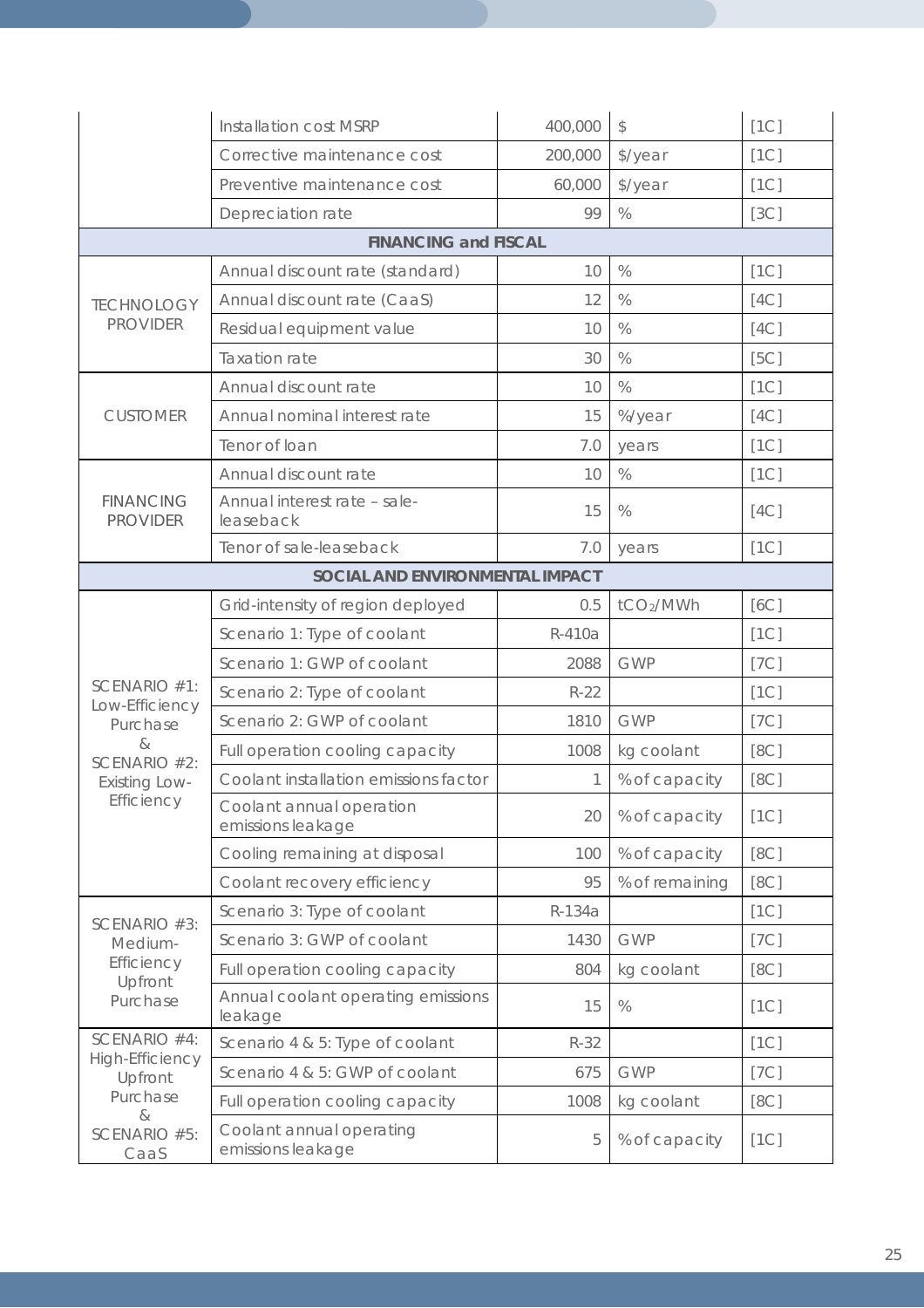#### 8.9 MODEL RESULTS FOR CAAS IN SIX TARGET COUNTRIES

While the paper highlights CaaS results that are specific to Mexico, the team has assessed how a Cooling as a Service transaction would compare to operation of a low-efficiency cooling system over a seven-year time frame for six target countries – concentrating exclusively on the important roles changing electricity prices and emissions factors in driving cost and emissions outcomes, with all other variables held constant.

| Country            | Electricity price (\$/kWh) [1D] | Emissions factor (tCO2/MWh) [2D] |
|--------------------|---------------------------------|----------------------------------|
| Jamaica            | 0.21                            | 0.78                             |
| Dominican Republic | 0.17                            | 0.65                             |
| Mexico (base case) | 0.15                            | 0.53                             |
| India              | 0.12                            | 0.90                             |
| Indonesia          | 0.10                            | 0.76                             |
| South Africa       | 0.07                            | 0.95                             |



Total savings in customer spending is positive in all countries – meaning that Cooling as a Service saves customers compared to operation of a low-efficiency cooling system under all scenarios. Customer spending savings are driven by electricity prices and are highest when electricity prices are highest (in Jamaica) and lowest in South Africa where they are lowest (0.07 \$/kWh).



### 26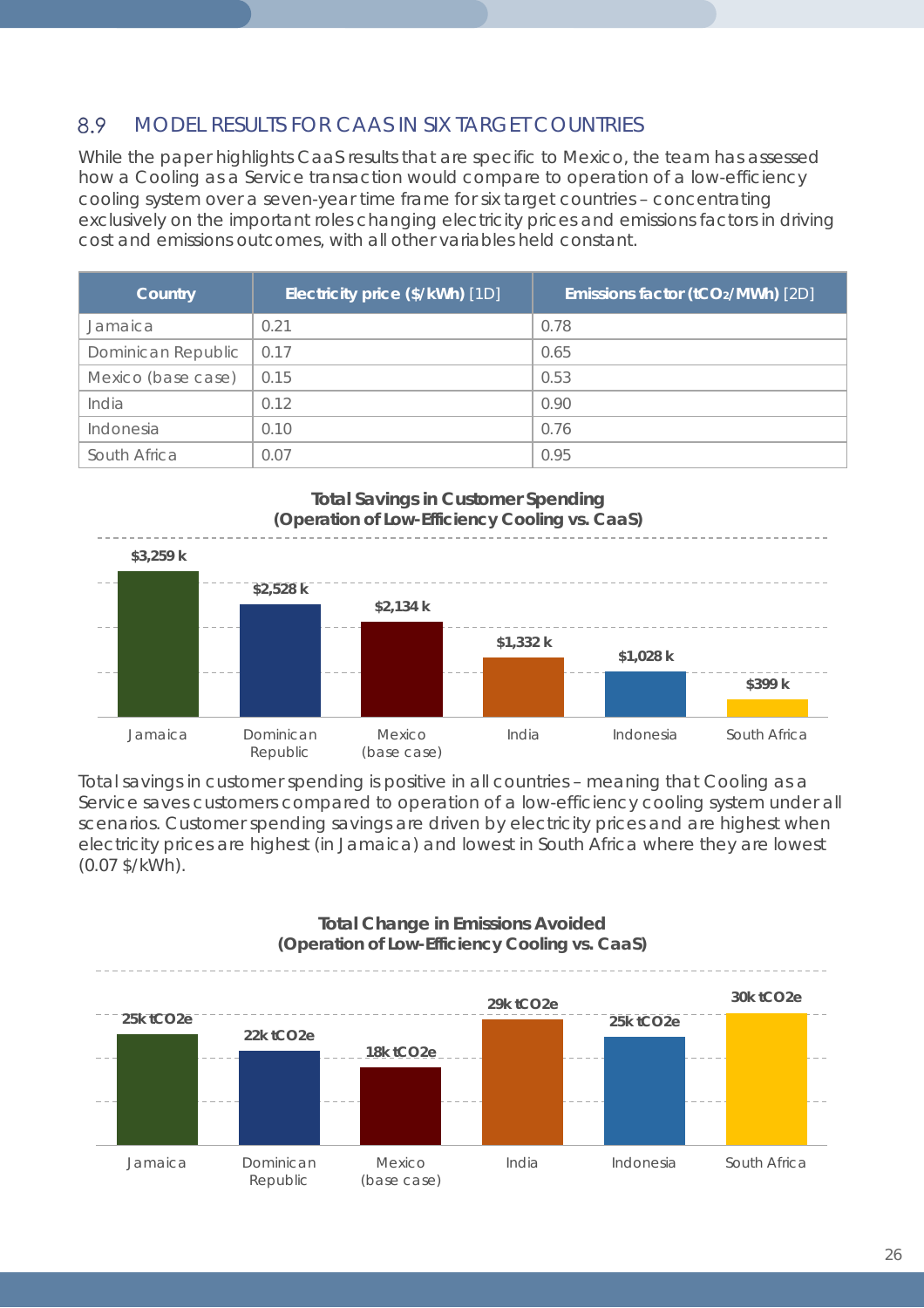Implementation of Cooling as a Service yields greatest increase in emissions avoided in countries with grids reliant on coal and natural gas. South Africa, the country with the highest emissions factor among those assessed yields the highest total change in emissions avoided.

## 8.10 ADDRESSABLE MARKET CALCULATIONS

Addressable market calculations are an extrapolation from IEA (2018) data from Figure 3.3 "Commercial AC cooling capacity in the Baseline Scenario by country/region." IEA data are converted from GW installed to value in US dollars, using assumptions from scenario 1 in *Annex [8.8.4](#page-23-0) [Key inputs and sources](#page-23-0)* including, chiller cost (US\$1.3M), size of system (1200 TR), efficiency of system (1.2 kW/TR), and peak system power (1440 kW).

These inputs are not necessarily indicative of future market conditions through 2030 and 2050 but are employed for consistency with elements used in the CaaS financial model, in order to provide rough estimates for total asset value of commercial space cooling capacity both in Mexico specifically, and in broader contexts around the world.

Due to lack of data granularity on emerging market commercial space cooling capacity, global capacity with United States and European Union capacity subtracted, is used as a proxy for the Lab's global addressable market scope.



## <span id="page-26-0"></span>8.11 IMPLEMENTATION PATH DIAGRAM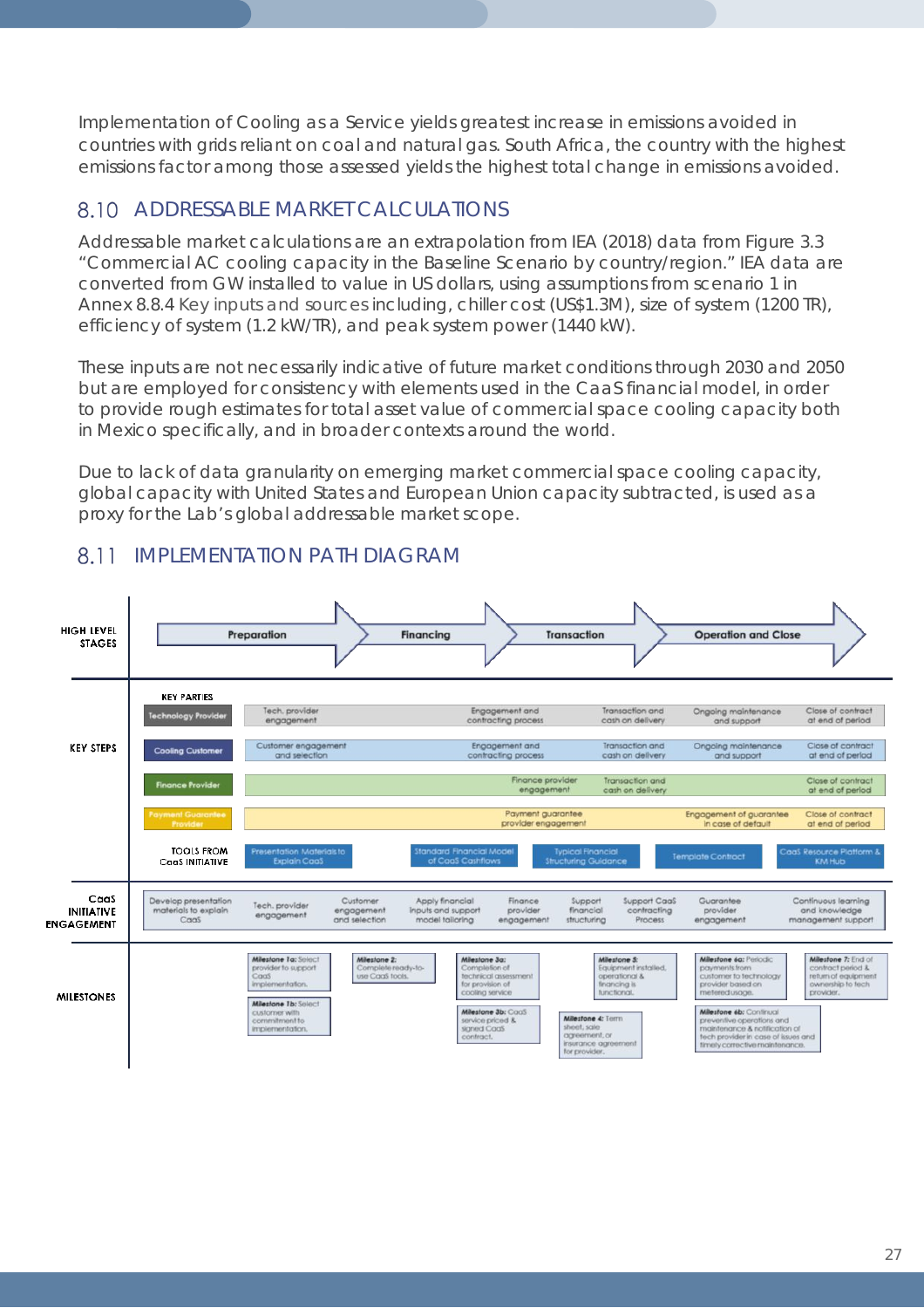## **9. ANNEX REFERENCES**

### **8.1 Comparable Instrument Sources**

[1A] IEA. 2019. "Energy Service Companies." <https://www.iea.org/topics/energyefficiency/escos/>

[2A] Kigali Cooling Efficiency Program. 2018. "Cooling efficiency finance case studies." [https://www.k-cep.org/wp-content/uploads/2018/04/Cooling-efficiency-financing-case](https://www.k-cep.org/wp-content/uploads/2018/04/Cooling-efficiency-financing-case-studies_final-edited03.pdf)[studies\\_final-edited03.pdf](https://www.k-cep.org/wp-content/uploads/2018/04/Cooling-efficiency-financing-case-studies_final-edited03.pdf)

[3A] Daimler. 2019. "Car2Go." [https://www.daimler.com/sustainability/mobility](https://www.daimler.com/sustainability/mobility-services/car2go-registration.html)[services/car2go-registration.html](https://www.daimler.com/sustainability/mobility-services/car2go-registration.html)

[4A] SPgroup. "Cooling & Heating." [https://www.spgroup.com.sg/what-we-do/cooling-and](https://www.spgroup.com.sg/what-we-do/cooling-and-heating)[heating](https://www.spgroup.com.sg/what-we-do/cooling-and-heating)

[5A] ColdHubs. "Solar Powered Cold Storage for Developing Countries." <http://www.coldhubs.com/>

[6A] Ellen Macarthur Foundation. 2017. "Air conditioning as a service reduces building carbon emissions." [https://www.ellenmacarthurfoundation.org/case-studies/air](https://www.ellenmacarthurfoundation.org/case-studies/air-conditioning-as-a-service-reduces-building-carbon-emissions)[conditioning-as-a-service-reduces-building-carbon-emissions](https://www.ellenmacarthurfoundation.org/case-studies/air-conditioning-as-a-service-reduces-building-carbon-emissions)

[7A] Mitsui & Co. 2018. "Establishment of Air as a Service, the first\*1 in the industry to provide comfortable air-conditioned space for buildings at a fixed monthly fee." [https://www.mitsui.com/jp/en/topics/2018/1225589\\_11241.html](https://www.mitsui.com/jp/en/topics/2018/1225589_11241.html)

### **8.2 Target Markets Sources**

[1B] OECD. 2018. "DAC List of ODA Recipients." [http://www.oecd.org/dac/financing](http://www.oecd.org/dac/financing-sustainable-development/development-finance-standards/daclist.htm)[sustainable-development/development-finance-standards/daclist.htm](http://www.oecd.org/dac/financing-sustainable-development/development-finance-standards/daclist.htm)

[2B] OECD. 2019. "Where: Global reach." [https://www.oecd.org/about/members-and](https://www.oecd.org/about/members-and-partners/)[partners/](https://www.oecd.org/about/members-and-partners/)

[3B] UNFCCC. 2018. "Type of Party to the Convention." [https://unfccc.int/process/parties](https://unfccc.int/process/parties-non-party-stakeholders/parties-convention-and-observer-states)[non-party-stakeholders/parties-convention-and-observer-states](https://unfccc.int/process/parties-non-party-stakeholders/parties-convention-and-observer-states)

[4B] Open Climate Data. 2019. "Kigali Amendment." [https://kigali](https://kigali-amendment.openclimatedata.net/)[amendment.openclimatedata.net/](https://kigali-amendment.openclimatedata.net/)

[5B] UNEP. 2018. "Desk Study for the Evaluation of HCFC Phase-out Management Plan Preparation Activities to Assist with the Implementation of the Kigali Amendment." <http://www.multilateralfund.org/82/English/1/8212.docx>

[6B] Kigali Cooling Efficiency Program. 2019. "Year 2 Annual Report." [https://www.k](https://www.k-cep.org/year-two-report/)[cep.org/year-two-report/](https://www.k-cep.org/year-two-report/)

[7B] World Bank. 2019. "Intended Nationally Determined Contributions (INDCs)." <http://spappssecext.worldbank.org/sites/indc/Pages/INDCHome.aspx>